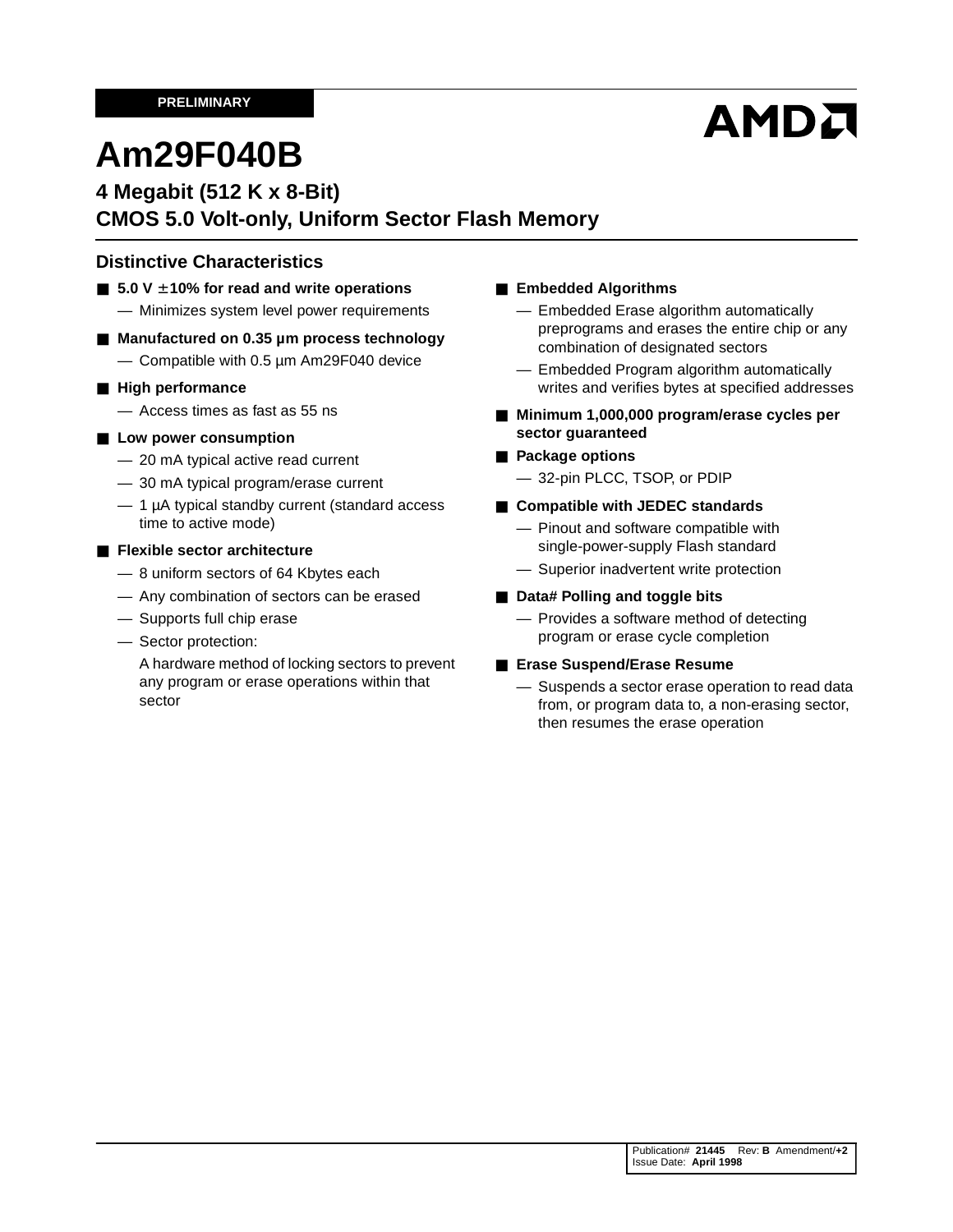### **GENERAL DESCRIPTION**

The Am29F040B is a 4 Mbit, 5.0 volt-only Flash memory organized as 524,288 Kbytes of 8 bits each. The 512 Kbytes of data are divided into eight sectors of 64 Kbytes each for flexible erase capability. The 8 bits of data appear on DQ0–DQ7. The Am29F040B is offered in 32-pin PLCC, TSOP, and PDIP packages. This device is designed to be programmed in-system with the standard system 5.0 volt  $V_{CC}$  supply. A 12.0 volt  $V_{PP}$  is not required for write or erase operations. The device can also be programmed in standard EPROM programmers.

This device is manufactured using AMD's 0.35 µm process technology, and offers all the features and benefits of the Am29F040, which was manufactured using 0.5 µm process technology. In addtion, the Am29F040B has a second toggle bit, DQ2, and also offers the ability to program in the Erase Suspend mode.

The standard Am29F040B offers access times of 55, 70, 90, 120, and 150 ns, allowing high-speed microprocessors to operate without wait states. To eliminate bus contention the device has separate chip enable (CE#), write enable (WE#) and output enable (OE#) controls.

The device requires only a **single 5.0 volt power supply** for both read and write functions. Internally generated and regulated voltages are provided for the program and erase operations.

The device is entirely command set compatible with the **JEDEC single-power-supply Flash standard**. Commands are written to the command register using standard microprocessor write timings. Register contents serve as input to an internal state-machine that controls the erase and programming circuitry. Write cycles also internally latch addresses and data needed for the programming and erase operations. Reading data out of the device is similar to reading from other Flash or EPROM devices.

Device programming occurs by executing the program command sequence. This initiates the **Embedded Program** algorithm—an internal algorithm that automatically times the program pulse widths and verifies proper cell margin.

Device erasure occurs by executing the erase command sequence. This initiates the **Embedded Erase** algorithm—an internal algorithm that automatically preprograms the array (if it is not already programmed) before executing the erase operation. During erase, the device automatically times the erase pulse widths and verifies proper cell margin.

The host system can detect whether a program or erase operation is complete by reading the DQ7 (Data# Polling) and DQ6 (toggle) **status bits**. After a program or erase cycle has been completed, the device is ready to read array data or accept another command.

The **sector erase architecture** allows memory sectors to be erased and reprogrammed without affecting the data contents of other sectors. The device is fully erased when shipped from the factory.

**Hardware data protection** measures include a low  $V_{CC}$  detector that automatically inhibits write operations during power transitions. The **hardware sector protection** feature disables both program and erase operations in any combination of the sectors of memory. This can be achieved via programming equipment.

The **Erase Suspend** feature enables the user to put erase on hold for any period of time to read data from, or program data to, any sector that is not selected for erasure. True background erase can thus be achieved.

The system can place the device into the **standby mode**. Power consumption is greatly reduced in this mode.

AMD's Flash technology combines years of Flash memory manufacturing experience to produce the highest levels of quality, reliability and cost effectiveness. The device electrically erases all bits within a sector simultaneously via Fowler-Nordheim tunneling. The data is programmed using hot electron injection.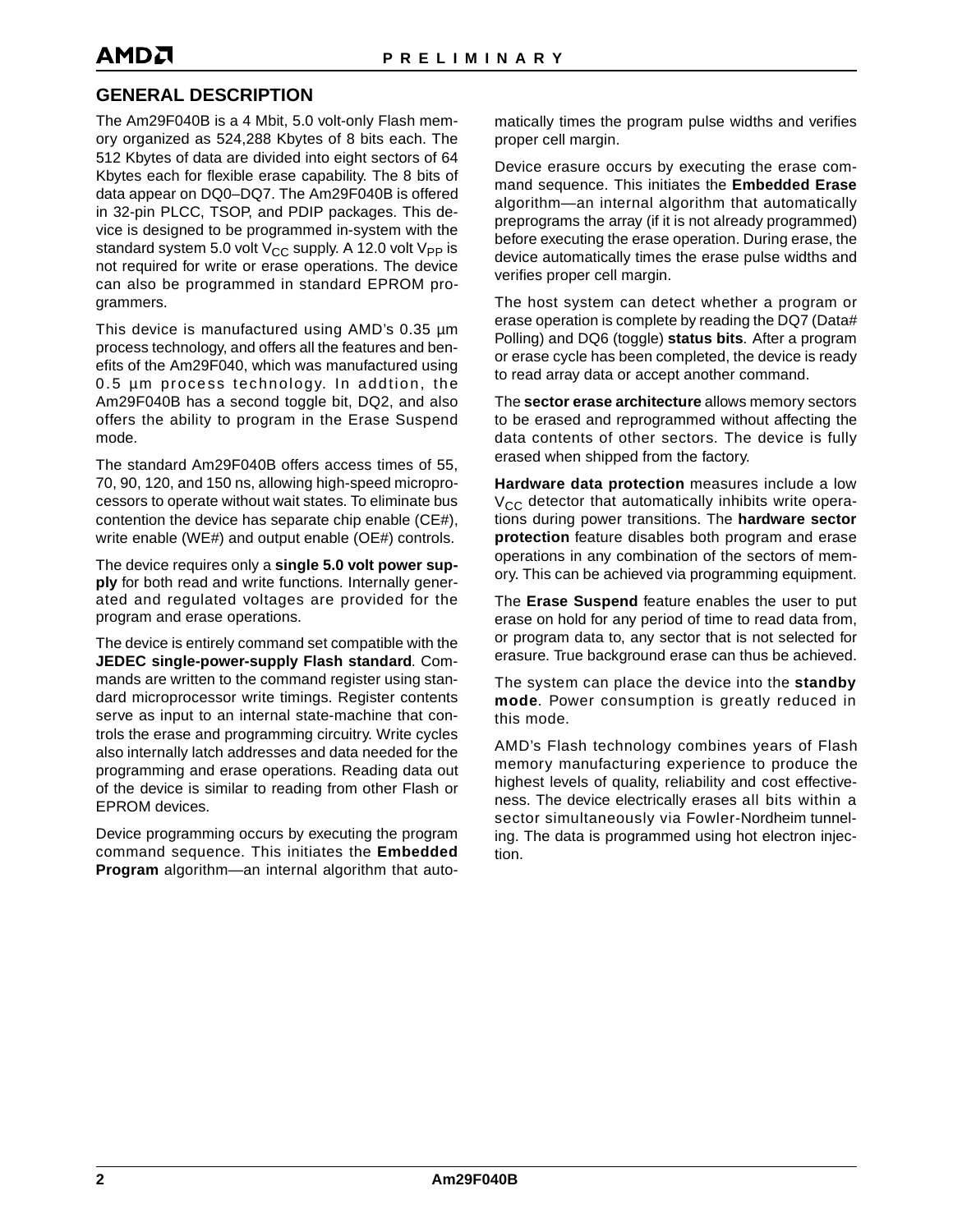### **PRODUCT SELECTOR GUIDE**

| <b>Family Part Number</b>                   |                                  | Am29F040B  |        |        |     |     |
|---------------------------------------------|----------------------------------|------------|--------|--------|-----|-----|
|                                             | $V_{\text{CC}}$ = 5.0 V $\pm$ 5% | -55        |        |        |     |     |
| Speed Option                                | $V_{CC}$ = 5.0 V $\pm$ 10%       | -90<br>-70 | $-120$ | $-150$ |     |     |
| Max access time, ns $(t_{\text{ACC}})$      |                                  | 55         | 70     | 90     | 120 | 150 |
| Max CE# access time, ns ( $t_{\text{CF}}$ ) |                                  | 55         | 70     | 90     | 120 | 150 |
| Max OE# access time, ns $(t_{\text{OF}})$   |                                  | 25         | 30     | 35     | 50  | 55  |

**Note:** See the "AC Characteristics" section for more information.

### **BLOCK DIAGRAM**



21445B-1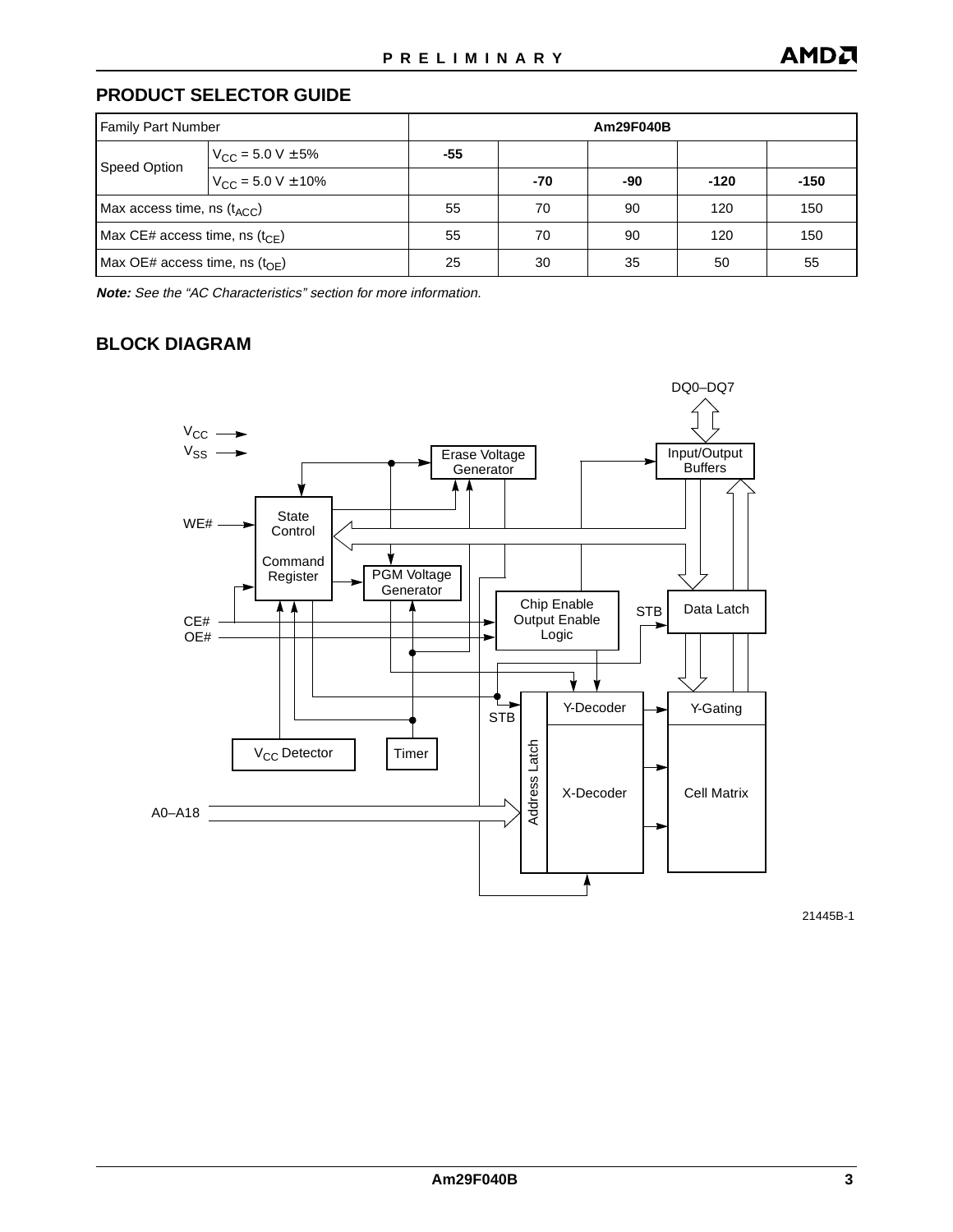### **CONNECTION DIAGRAMS**

| A18             |                  | 32 | $V_{\rm CC}$    |           |                                  |                                            |                      |
|-----------------|------------------|----|-----------------|-----------|----------------------------------|--------------------------------------------|----------------------|
| A16             | 12               | 31 | WE#             |           |                                  |                                            |                      |
| A15             | $\overline{3}$   | 30 | H<br>A17        |           | A12<br>A15                       | WE#<br>A16<br>A18<br>$V_{CC}$<br>A17       |                      |
| A12             | 4                | 29 | A <sub>14</sub> |           | $\overline{3}$<br>$\overline{4}$ | 32 31<br>$\overline{30}$<br>$\overline{2}$ |                      |
| A7              | 5                | 28 | A13             | A7<br>5   |                                  |                                            | 29<br>A14            |
| A6              | 6                | 27 | A8              | A6<br>6   |                                  |                                            | A13<br>28            |
| A <sub>5</sub>  | 7                | 26 | A9              | A5<br>7   |                                  |                                            | 27<br>A <sub>8</sub> |
| A4              | 8                | 25 | A11             | A4<br>8   |                                  |                                            | 26<br>A <sub>9</sub> |
| A <sub>3</sub>  | <b>PDIP</b><br>9 | 24 | OE#             | A3<br>9   |                                  | <b>PLCC</b>                                | 25<br>A11            |
| A2              | 10               | 23 | A10             | A2<br>10  |                                  |                                            | 24<br>OE#            |
| A1              | 11               | 22 | CE#             | A1<br>11  |                                  |                                            | 23<br>A10            |
| AO              | 12               | 21 | DQ7             | A0<br>12  |                                  |                                            | CE#<br>22            |
| DQ0             | 13               | 20 | DQ6             | DQ0<br>13 |                                  |                                            | 21<br>DQ7            |
| DQ1             | 14               | 19 | DQ5             |           | 15<br>14                         | 18 19 20<br>16<br>17                       |                      |
| DQ2 $\sqrt{15}$ |                  | 18 | DQ4             |           | DQ <sub>2</sub><br>ğ             | $V_{SS}$<br>DQ3<br>DQ4<br>DQ5<br>DQ6       |                      |
| $V_{SS}$ 16     |                  | 17 | DQ3             |           |                                  |                                            |                      |

21445B-2

21445B-3

| A11<br>1              |                      | 32<br>OE#             |
|-----------------------|----------------------|-----------------------|
| 2<br>A9               |                      | 31<br>A10             |
| A <sub>8</sub><br>3   |                      | CE#<br>30             |
| A <sub>13</sub><br>4  |                      | 29<br>DQ7             |
| 5<br>A14              |                      | 28<br>DQ <sub>6</sub> |
| 6<br>A17              |                      | DQ <sub>5</sub><br>27 |
| WE#<br>7              |                      | 26<br>DQ4             |
| $V_{CC}$<br>8         | 32-Pin Standard TSOP | 25<br>DQ3             |
| A18<br>9              |                      | $V_{SS}$<br>24        |
| A16<br>10             |                      | DQ <sub>2</sub><br>23 |
| A15<br>11             |                      | 22<br>DQ1             |
| A <sub>12</sub><br>12 |                      | 21<br>DQ <sub>0</sub> |
| A7<br>13              |                      | A <sub>0</sub><br>20  |
| A <sub>6</sub><br>14  |                      | 19<br>A <sub>1</sub>  |
| A <sub>5</sub><br>15  |                      | 18<br>A <sub>2</sub>  |
| 16<br>A4              |                      | 17<br>A3              |

| OE#<br>A10<br>CE#<br>DQ7<br>DQ <sub>6</sub><br>DQ <sub>5</sub><br>DQ4<br>DQ3<br>$V_{SS}$<br>DQ <sub>2</sub><br>DQ1<br>DQ0<br>A0<br>A1<br>A <sub>2</sub><br>A <sub>3</sub> | $\triangledown$<br>2<br>3<br>4<br>5<br>6<br>7<br>8<br>9<br>10<br>11<br>12<br>13<br>14<br>15<br>16 | 32-Pin Reverse TSOP |  | 32<br>A11<br>A <sub>9</sub><br>31<br>30<br>A8<br>29<br>A <sub>13</sub><br>28<br>A14<br>27<br>A17<br>WE#<br>26<br>25<br>$V_{CC}$<br>24<br>A18<br>23<br>A16<br>A <sub>15</sub><br>22<br>21<br>A12<br>20<br>A7<br>19<br>A <sub>6</sub><br>A <sub>5</sub><br>18<br>A <sub>4</sub><br>17 |
|---------------------------------------------------------------------------------------------------------------------------------------------------------------------------|---------------------------------------------------------------------------------------------------|---------------------|--|-------------------------------------------------------------------------------------------------------------------------------------------------------------------------------------------------------------------------------------------------------------------------------------|
|---------------------------------------------------------------------------------------------------------------------------------------------------------------------------|---------------------------------------------------------------------------------------------------|---------------------|--|-------------------------------------------------------------------------------------------------------------------------------------------------------------------------------------------------------------------------------------------------------------------------------------|

21445B-4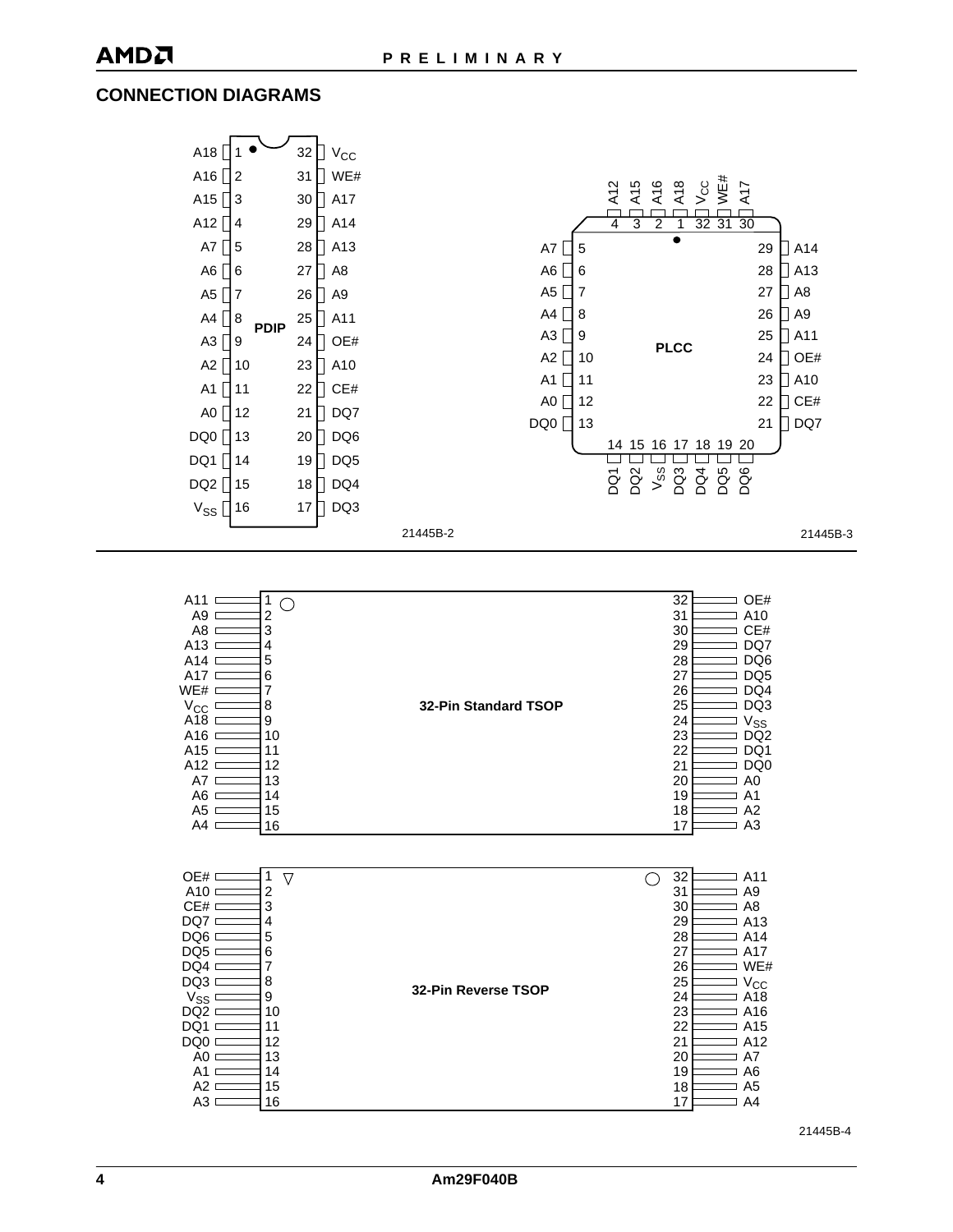**LOGIC SYMBOL**

#### **PIN CONFIGURATION**



### **ORDERING INFORMATION**

### **Standard Products**

AMD standard products are available in several packages and operating ranges. The order number (Valid Combination) is formed by a combination of the following:



Am29F040B

4 Megabit (512 K x 8-Bit) CMOS 5.0 Volt-only Sector Erase Flash Memory 5.0 V Read, Program, and Erase

| <b>Valid Combinations</b> |                                    |  |  |  |  |  |  |  |  |
|---------------------------|------------------------------------|--|--|--|--|--|--|--|--|
| Am29F040B-55              | JC, JI, JE, EC, EI, EE, FC, FI, FE |  |  |  |  |  |  |  |  |
| Am29F040B-70              |                                    |  |  |  |  |  |  |  |  |
| Am29F040B-90              | PC, PI, PE,                        |  |  |  |  |  |  |  |  |
| Am29F040B-120             | JC, JI, JE,<br>EC, EI, EE,         |  |  |  |  |  |  |  |  |
| Am29F040B-150             | FC. FI. FE                         |  |  |  |  |  |  |  |  |

#### **Valid Combinations**

Valid Combinations list configurations planned to be supported in volume for this device. Consult the local AMD sales office to confirm availability of specific valid combinations and to check on newly released combinations.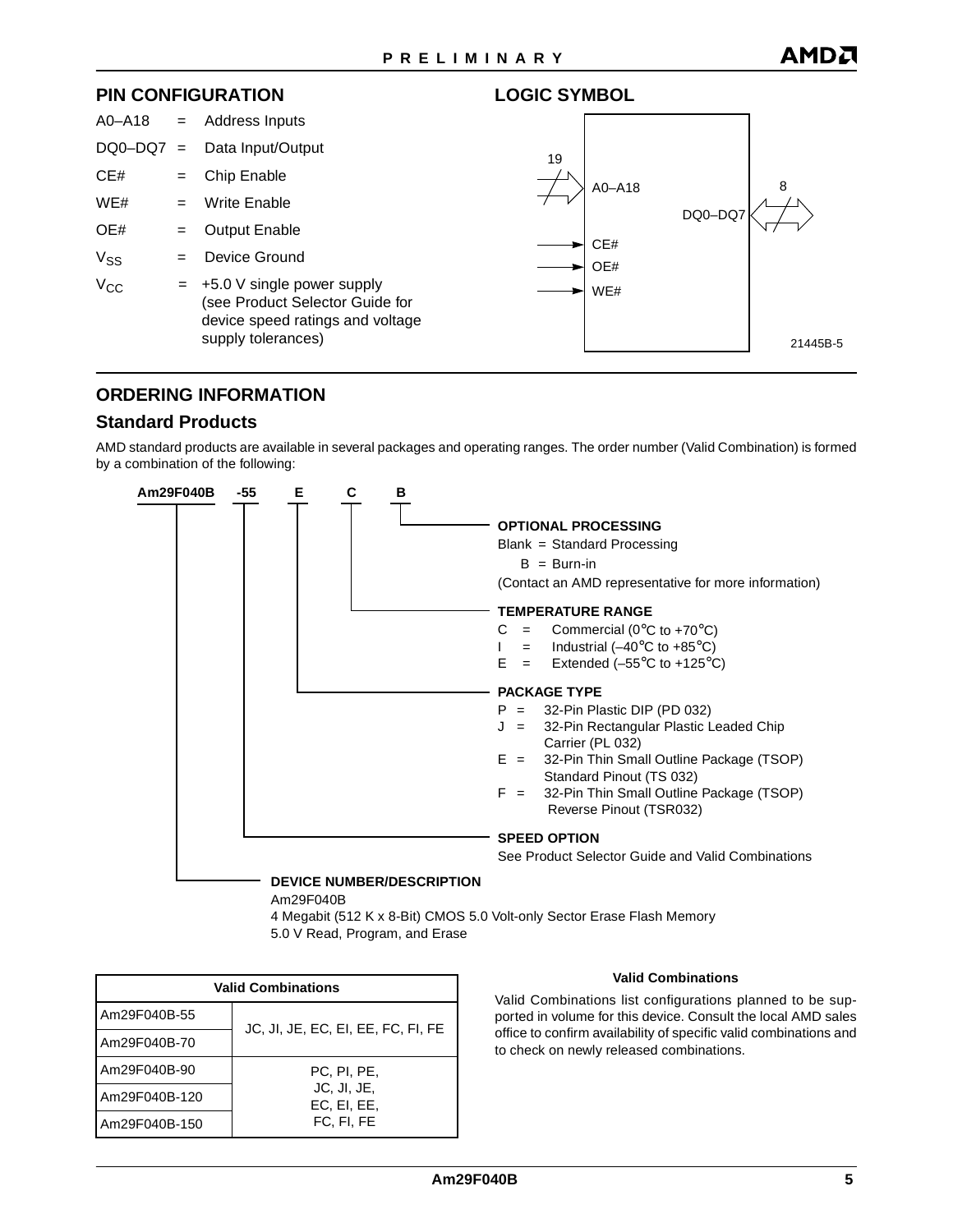### <span id="page-5-0"></span>**DEVICE BUS OPERATIONS**

This section describes the requirements and use of the device bus operations, which are initiated through the internal command register. The command register itself does not occupy any addressable memory location. The register is composed of latches that store the commands, along with the address and data information needed to execute the command. The contents of the register serve as inputs to the internal state machine. The state machine outputs dictate the function of the device. The appropriate device bus operations table lists the inputs and control levels required, and the resulting output. The following subsections describe each of these operations in further detail.

| Table 1. Am29F040B Device Bus Operations |  |  |  |  |
|------------------------------------------|--|--|--|--|
|------------------------------------------|--|--|--|--|

| <b>Operation</b>      | CE#                     | OE# | WE#    | $A0 - A20$ | <b>DQ0-DQ7</b> |
|-----------------------|-------------------------|-----|--------|------------|----------------|
| Read                  |                         |     | н      | $A_{IN}$   | $D_{OUT}$      |
| Write                 |                         | н   |        | $A_{IN}$   | $D_{IN}$       |
| <b>CMOS Standby</b>   | $V_{\text{CC}}$ ± 0.5 V | Χ   | v<br>⋏ | ⋏          | High-Z         |
| <b>TTL Standby</b>    | н                       | X   | v<br>⋏ | х          | High-Z         |
| <b>Output Disable</b> |                         | н   | н      | ⋏          | High-Z         |

**Legend:**

L = Logic Low =  $V_{IL}$ , H = Logic High =  $V_{IH}$ ,  $V_{ID}$  = 12.0 ± 0.5 V, X = Don't Care,  $D_{IN}$  = Data In,  $D_{OUT}$  = Data Out,  $A_{IN}$  = Address In **Note:** See the section on Sector Protection for more information.

### **Requirements for Reading Array Data**

To read array data from the outputs, the system must drive the CE# and OE# pins to  $V_{II}$ . CE# is the power control and selects the device. OE# is the output control and gates array data to the output pins. WE# should remain at  $V_{\text{IH}}$ .

The internal state machine is set for reading array data upon device power-up, or after a hardware reset. This ensures that no spurious alteration of the memory content occurs during the power transition. No command is necessary in this mode to obtain array data. Standard microprocessor read cycles that assert valid addresses on the device address inputs produce valid data on the device data outputs. The device remains enabled for read access until the command register contents are altered.

See ["Reading Array Data"](#page-7-0) for more information. Refer to the AC Read Operations table for timing specifications and to the Read Operations Timings diagram for the timing waveforms.  $I_{CC1}$  in the DC Characteristics table represents the active current specification for reading array data.

### **Writing Commands/Command Sequences**

To write a command or command sequence (which includes programming data to the device and erasing sectors of memory), the system must drive WE# and CE# to  $V_{II}$ , and OE# to  $V_{IH}$ .

An erase operation can erase one sector, multiple sectors, or the entire device. The Sector Address Tables indicate the address space that each sector occupies. A "sector address" consists of the address bits required to uniquely select a sector. See the ["Command Defini](#page-7-0)[tions"](#page-7-0) section for details on erasing a sector or the entire chip, or suspending/resuming the erase operation.

After the system writes the autoselect command sequence, the device enters the autoselect mode. The system can then read autoselect codes from the internal register (which is separate from the memory array) on DQ7–DQ0. Standard read cycle timings apply in this mode. Refer to the ["Autoselect Mode"](#page-6-0) and ["Autoselect](#page-8-0) [Command Sequence"](#page-8-0) sections for more information.

 $I_{CC2}$  in the DC Characteristics table represents the active current specification for the write mode. The "AC Characteristics" section contains timing specification tables and timing diagrams for write operations.

### **Program and Erase Operation Status**

During an erase or program operation, the system may check the status of the operation by reading the status bits on DQ7–DQ0. Standard read cycle timings and  $I_{CC}$ read specifications apply. Refer to ["Write Operation](#page-12-0) [Status"](#page-12-0) for more information, and to each AC Characteristics section for timing diagrams.

### **Standby Mode**

When the system is not reading or writing to the device, it can place the device in the standby mode. In this mode, current consumption is greatly reduced, and the outputs are placed in the high impedance state, independent of the OE# input.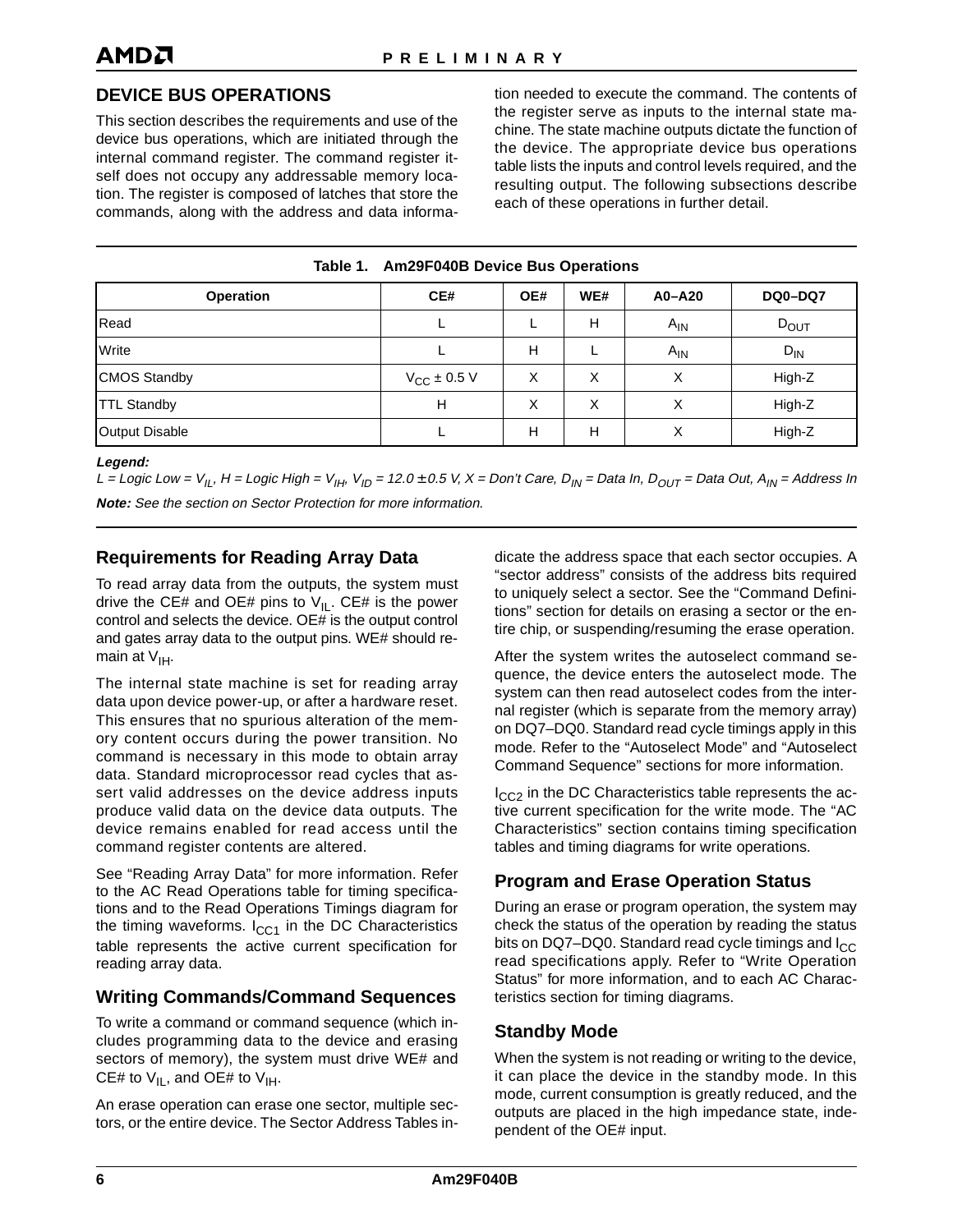<span id="page-6-0"></span>The device enters the CMOS standby mode when the CE# pin is held at  $V_{CC} \pm 0.5$  V. (Note that this is a more restricted voltage range than  $V_{\text{IH}}$ .) The device enters the TTL standby mode when CE# is held at  $V_{\text{IH}}$ . The device requires the standard access time  $(t_{CF})$  before it is ready to read data.

If the device is deselected during erasure or programming, the device draws active current until the operation is completed.

I<sub>CC3</sub> in the DC Characteristics tables represents the standby current specification.

### **Output Disable Mode**

When the OE# input is at  $V_{IH}$ , output from the device is disabled. The output pins are placed in the high impedance state.

| <b>Sector</b>   | A18 | A17 | A16      | <b>Address Range</b> |
|-----------------|-----|-----|----------|----------------------|
| SA0             | 0   | 0   | 0        | 00000h-OFFFFh        |
| SA <sub>1</sub> | 0   |     |          | 10000h-1FFFFh        |
| SA <sub>2</sub> | 0   |     | 0        | 20000h-2FFFFh        |
| SA <sub>3</sub> |     |     |          | 30000h-3FFFFh        |
| SA4             |     |     | 0        | 40000h-4FFFFh        |
| SA <sub>5</sub> |     |     |          | 50000h-5FFFFh        |
| SA <sub>6</sub> |     |     | $\Omega$ | 60000h-6FFFFh        |
| SA7             |     |     |          | 70000h-7FFFFh        |

**Table 2. Sector Addresses Table** 

**Note:** All sectors are 64 Kbytes in size.

### **Autoselect Mode**

The autoselect mode provides manufacturer and device identification, and sector protection verification, through identifier codes output on DQ7–DQ0. This mode is primarily intended for programming equipment to automatically match a device to be programmed with its corresponding programming algorithm. However, the autoselect codes can also be accessed in-system through the command register.

When using programming equipment, the autoselect mode requires  $V_{\text{ID}}$  (11.5 V to 12.5 V) on address pin A9. Address pins A6, A1, and A0 must be as shown in Autoselect Codes (High Voltage Method) table. In addition, when verifying sector protection, the sector address must appear on the appropriate highest order address bits. Refer to the corresponding Sector Address Tables. The Command Definitions table shows the remaining address bits that are don't care. When all necessary bits have been set as required, the programming equipment may then read the corresponding identifier code on DQ7–DQ0.

To access the autoselect codes in-system, the host system can issue the autoselect command via the command register, as shown in the Command Definitions table. This method does not require  $V_{ID}$ . See ["Command Definitions"](#page-7-0) for details on using the autoselect mode.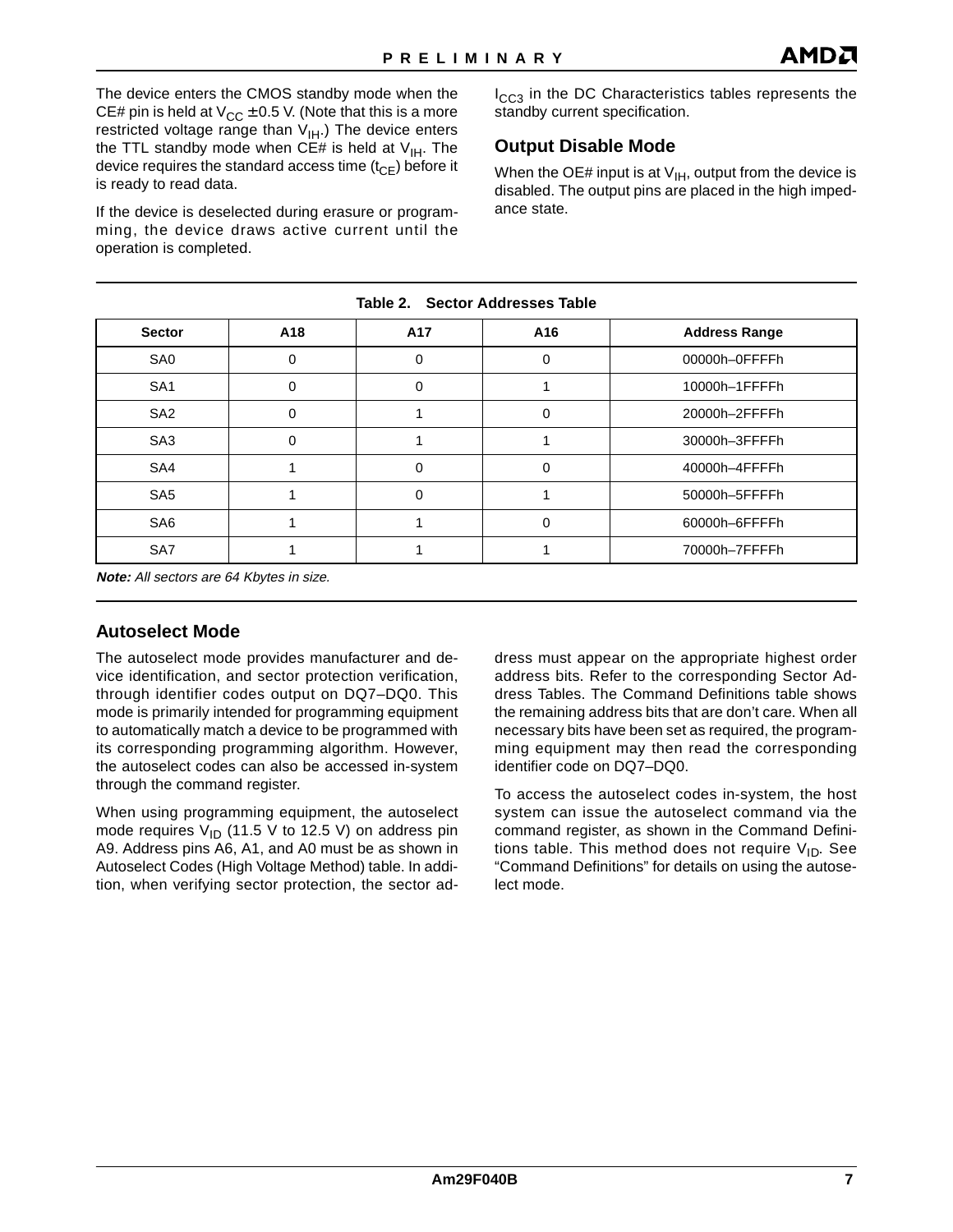<span id="page-7-0"></span>

| <b>Description</b>       | A18-A16 | A15-A10 | A <sub>9</sub>  | $A8 - A7$ | A6       | $A5 - A2$       | Α1       | A0                | <b>Identifier Code on</b><br><b>DQ7-DQ0</b> |
|--------------------------|---------|---------|-----------------|-----------|----------|-----------------|----------|-------------------|---------------------------------------------|
| Manufacturer ID: AMD     | X       | X       | $V_{ID}$        | Χ         | $V_{IL}$ | Χ               | $V_{IL}$ | $V_{IL}$          | 01h                                         |
| Device ID: Am29F040B     | х       | X       | V <sub>ID</sub> | Χ         | $V_{IL}$ | Χ               | $V_{IL}$ | $V_{\text{IH}}$   | A4h                                         |
| <b>Sector Protection</b> | Sector  | X       |                 |           |          |                 |          |                   | 01h (protected)                             |
| Verification             | Address |         | V <sub>ID</sub> | X         | $V_{IL}$ | V <sub>IH</sub> | $V_{IL}$ | 00h (unprotected) |                                             |

#### **Table 3. Am29F040B Autoselect Codes (High Voltage Method)**

### **Sector Protection/Unprotection**

The hardware sector protection feature disables both program and erase operations in any sector. The hardware sector unprotection feature re-enables both program and erase operations in previously protected sectors.

Sector protection/unprotection must be implemented using programming equipment. The procedure requires a high voltage  $(V_{1D})$  on address pin A9 and the control pins. Details on this method are provided in a supplement, publication number 19957. Contact an AMD representative to obtain a copy of the appropriate document.

The device is shipped with all sectors unprotected. AMD offers the option of programming and protecting sectors at its factory prior to shipping the device through AMD's ExpressFlash™ Service. Contact an AMD representative for details.

It is possible to determine whether a sector is protected or unprotected. See ["Autoselect Mode"](#page-6-0) for details.

### **Hardware Data Protection**

The command sequence requirement of unlock cycles for programming or erasing provides data protection against inadvertent writes (refer to the Command Definitions table). In addition, the following hardware data protection measures prevent accidental erasure or programming, which might otherwise be caused by spurious system level signals during  $V_{CC}$  power-up and power-down transitions, or from system noise.

#### Low V<sub>CC</sub> Write Inhibit

When  $V_{CC}$  is less than  $V_{LKO}$ , the device does not accept any write cycles. This protects data during  $V_{CC}$ power-up and power-down. The command register and all internal program/erase circuits are disabled, and the device resets. Subsequent writes are ignored until  $V_{CC}$ is greater than  $V_{LKO}$ . The system must provide the proper signals to the control pins to prevent unintentional writes when  $V_{CC}$  is greater than  $V_{LKO}$ .

#### **Write Pulse "Glitch" Protection**

Noise pulses of less than 5 ns (typical) on OE#, CE# or WE# do not initiate a write cycle.

#### **Logical Inhibit**

Write cycles are inhibited by holding any one of  $OE# =$  $V_{IL}$ , CE# =  $V_{IH}$  or WE# =  $V_{IH}$ . To initiate a write cycle, CE# and WE# must be a logical zero while OE# is a logical one.

#### **Power-Up Write Inhibit**

If WE# = CE# =  $V_{II}$  and OE# =  $V_{IH}$  during power up, the device does not accept commands on the rising edge of WE#. The internal state machine is automatically reset to reading array data on power-up.

### **COMMAND DEFINITIONS**

Writing specific address and data commands or sequences into the command register initiates device operations. The Command Definitions table defines the valid register command sequences. Writing **incorrect address and data values** or writing them in the **improper sequence** resets the device to reading array data.

All addresses are latched on the falling edge of WE# or CE#, whichever happens later. All data is latched on the rising edge of WE# or CE#, whichever happens first. Refer to the appropriate timing diagrams in the "AC Characteristics" section.

### **Reading Array Data**

The device is automatically set to reading array data after device power-up. No commands are required to retrieve data. The device is also ready to read array data after completing an Embedded Program or Embedded Erase algorithm.

After the device accepts an Erase Suspend command, the device enters the Erase Suspend mode. The system can read array data using the standard read timings, except that if it reads at an address within erasesuspended sectors, the device outputs status data. After completing a programming operation in the Erase Suspend mode, the system may once again read array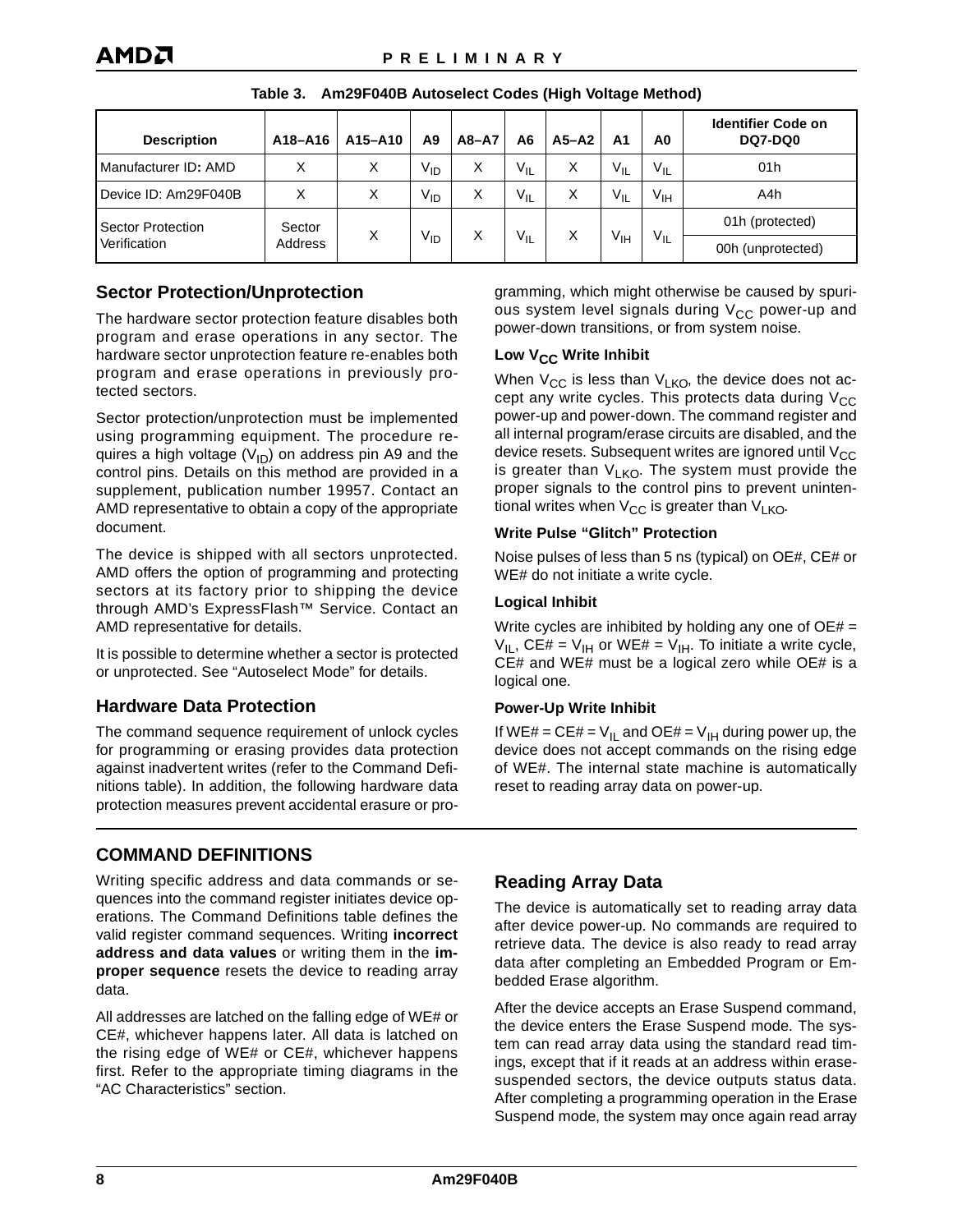<span id="page-8-0"></span>data with the same exception. See ["Erase Suspend/](#page-10-0) [Erase Resume Commands"](#page-10-0) for more information on this mode.

The system *must* issue the reset command to re-enable the device for reading array data if DQ5 goes high, or while in the autoselect mode. See the "Reset Command" section, next.

See also ["Requirements for Reading Array Data"](#page-5-0) in the ["Device Bus Operations"](#page-5-0) section for more information. The Read Operations table provides the read parameters, and Read Operation Timings diagram shows the timing diagram.

#### **Reset Command**

Writing the reset command to the device resets the device to reading array data. Address bits are don't care for this command.

The reset command may be written between the sequence cycles in an erase command sequence before erasing begins. This resets the device to reading array data. Once erasure begins, however, the device ignores reset commands until the operation is complete.

The reset command may be written between the sequence cycles in a program command sequence before programming begins. This resets the device to reading array data (also applies to programming in Erase Suspend mode). Once programming begins, however, the device ignores reset commands until the operation is complete.

The reset command may be written between the sequence cycles in an autoselect command sequence. Once in the autoselect mode, the reset command must be written to return to reading array data (also applies to autoselect during Erase Suspend).

If DQ5 goes high during a program or erase operation, writing the reset command returns the device to reading array data (also applies during Erase Suspend).

### **Autoselect Command Sequence**

The autoselect command sequence allows the host system to access the manufacturer and devices codes, and determine whether or not a sector is protected. The Command Definitions table shows the address and data requirements. This method is an alternative to that shown in the Autoselect Codes (High Voltage Method) table, which is intended for PROM programmers and requires  $V_{ID}$  on address bit A9.

The autoselect command sequence is initiated by writing two unlock cycles, followed by the autoselect command. The device then enters the autoselect mode, and the system may read at any address any number of times, without initiating another command sequence.

A read cycle at address XX00h or retrieves the manufacturer code. A read cycle at address XX01h returns the device code. A read cycle containing a sector address (SA) and the address 02h in returns 01h if that sector is protected, or 00h if it is unprotected. Refer to the Sector Address tables for valid sector addresses.

The system must write the reset command to exit the autoselect mode and return to reading array data.

### **Byte Program Command Sequence**

Programming is a four-bus-cycle operation. The program command sequence is initiated by writing two unlock write cycles, followed by the program set-up command. The program address and data are written next, which in turn initiate the Embedded Program algorithm. The system is not required to provide further controls or timings. The device automatically provides internally generated program pulses and verify the programmed cell margin. The Command Definitions take shows the address and data requirements for the byte program command sequence.

When the Embedded Program algorithm is complete, the device then returns to reading array data and addresses are no longer latched. The system can determine the status of the program operation by using DQ7 or DQ6. See "Write Operation Status" for information on these status bits.

Any commands written to the device during the Embedded Program Algorithm are ignored.

Programming is allowed in any sequence and across sector boundaries. **A bit cannot be programmed from a "0" back to a "1".** Attempting to do so may halt the operation and set DQ5 to "1", or cause the Data# Polling algorithm to indicate the operation was successful. However, a succeeding read will show that the data is still "0". Only erase operations can convert a "0" to a "1".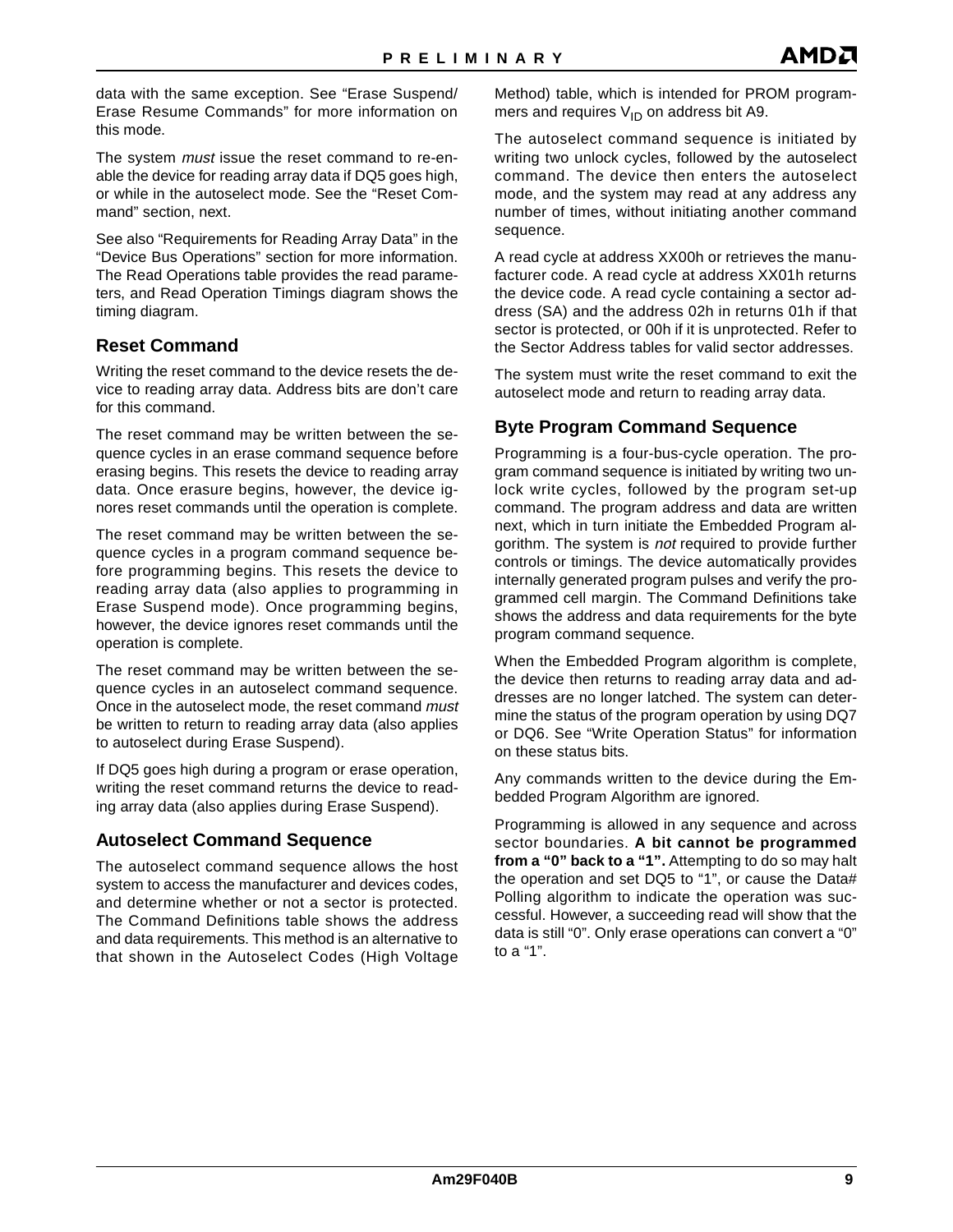<span id="page-9-0"></span>

**Note:** See the appropriate Command Definitions table for program command sequence.



### **Chip Erase Command Sequence**

Chip erase is a six-bus-cycle operation. The chip erase command sequence is initiated by writing two unlock cycles, followed by a set-up command. Two additional unlock write cycles are then followed by the chip erase command, which in turn invokes the Embedded Erase algorithm. The device does not require the system to preprogram prior to erase. The Embedded Erase algorithm automatically preprograms and verifies the entire memory for an all zero data pattern prior to electrical erase. The system is not required to provide any controls or timings during these operations. The Command Definitions table shows the address and data requirements for the chip erase command sequence.

Any commands written to the chip during the Embedded Erase algorithm are ignored.

The system can determine the status of the erase operation by using DQ7, DQ6, or DQ2. See ["Write](#page-12-0) [Operation Status"](#page-12-0) for information on these status bits. When the Embedded Erase algorithm is complete, the device returns to reading array data and addresses are no longer latched.

[Figure 2](#page-10-0) illustrates the algorithm for the erase operation. See the Erase/Program Operations tables in "AC Characteristics" for parameters, and to the Chip/Sector Erase Operation Timings for timing waveforms.

### **Sector Erase Command Sequence**

Sector erase is a six bus cycle operation. The sector erase command sequence is initiated by writing two unlock cycles, followed by a set-up command. Two additional unlock write cycles are then followed by the address of the sector to be erased, and the sector erase command. The Command Definitions table shows the address and data requirements for the sector erase command sequence.

The device does not require the system to preprogram the memory prior to erase. The Embedded Erase algorithm automatically programs and verifies the sector for an all zero data pattern prior to electrical erase. The system is not required to provide any controls or timings during these operations.

After the command sequence is written, a sector erase time-out of 50 µs begins. During the time-out period, additional sector addresses and sector erase commands may be written. Loading the sector erase buffer may be done in any sequence, and the number of sectors may be from one sector to all sectors. The time between these additional cycles must be less than 50 µs, otherwise the last address and command might not be accepted, and erasure may begin. It is recommended that processor interrupts be disabled during this time to ensure all commands are accepted. The interrupts can be re-enabled after the last Sector Erase command is written. If the time between additional sector erase commands can be assumed to be less than 50 µs, the system need not monitor DQ3. **Any command other than Sector Erase or Erase Suspend during the time-out period resets the device to reading array data.** The system must rewrite the command sequence and any additional sector addresses and commands.

The system can monitor DQ3 to determine if the sector erase timer has timed out. (See the ["DQ3: Sector Erase](#page-14-0) [Timer"](#page-14-0) section.) The time-out begins from the rising edge of the final WE# pulse in the command sequence.

Once the sector erase operation has begun, only the Erase Suspend command is valid. All other commands are ignored.

When the Embedded Erase algorithm is complete, the device returns to reading array data and addresses are no longer latched. The system can determine the status of the erase operation by using DQ7, DQ6, or DQ2. Refer to ["Write Operation Status"](#page-12-0) for information on these status bits.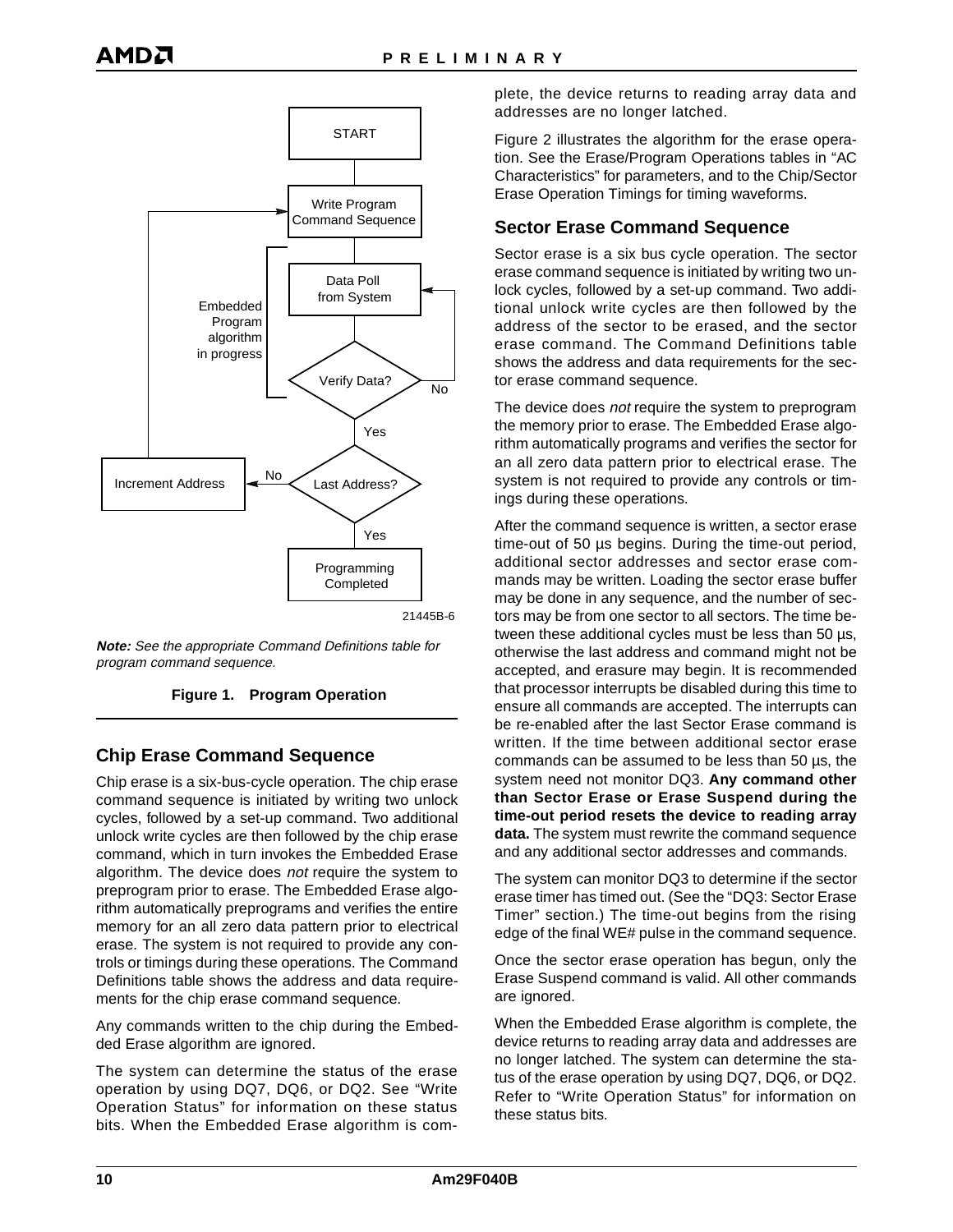<span id="page-10-0"></span>Figure 2 illustrates the algorithm for the erase operation. Refer to the Erase/Program Operations tables in the "AC Characteristics" section for parameters, and to the Sector Erase Operations Timing diagram for timing waveforms.

### **Erase Suspend/Erase Resume Commands**

The Erase Suspend command allows the system to interrupt a sector erase operation and then read data from, or program data to, any sector not selected for erasure. This command is valid only during the sector erase operation, including the 50 µs time-out period during the sector erase command sequence. The Erase Suspend command is ignored if written during the chip erase operation or Embedded Program algorithm. Writing the Erase Suspend command during the Sector Erase time-out immediately terminates the time-out period and suspends the erase operation. Addresses are "don't-cares" when writing the Erase Suspend command.

When the Erase Suspend command is written during a sector erase operation, the device requires a maximum of 20 µs to suspend the erase operation. However, when the Erase Suspend command is written during the sector erase time-out, the device immediately terminates the time-out period and suspends the erase operation.

After the erase operation has been suspended, the system can read array data from or program data to any sector not selected for erasure. (The device "erase suspends" all sectors selected for erasure.) Normal read and write timings and command definitions apply. Reading at any address within erase-suspended sectors produces status data on DQ7–DQ0. The system can use DQ7, or DQ6 and DQ2 together, to determine if a sector is actively erasing or is erase-suspended. See ["Write Operation Status"](#page-12-0) for information on these status bits.

After an erase-suspended program operation is complete, the system can once again read array data within non-suspended sectors. The system can determine the status of the program operation using the DQ7 or DQ6 status bits, just as in the standard program operation. See ["Write Operation Status"](#page-12-0) for more information.

The system may also write the autoselect command sequence when the device is in the Erase Suspend mode. The device allows reading autoselect codes even at addresses within erasing sectors, since the codes are not stored in the memory array. When the device exits the autoselect mode, the device reverts to the Erase Suspend mode, and is ready for another valid operation. See ["Autoselect Command Sequence"](#page-8-0) for more information.

The system must write the Erase Resume command (address bits are "don't care") to exit the erase suspend mode and continue the sector erase operation. Further writes of the Resume command are ignored. Another Erase Suspend command can be written after the device has resumed erasing.



#### **Notes:**

- 1. See the appropriate Command Definitions table for erase command sequence.
- 2. See ["DQ3: Sector Erase Timer"](#page-14-0) for more information.

#### **Figure 2. Erase Operation**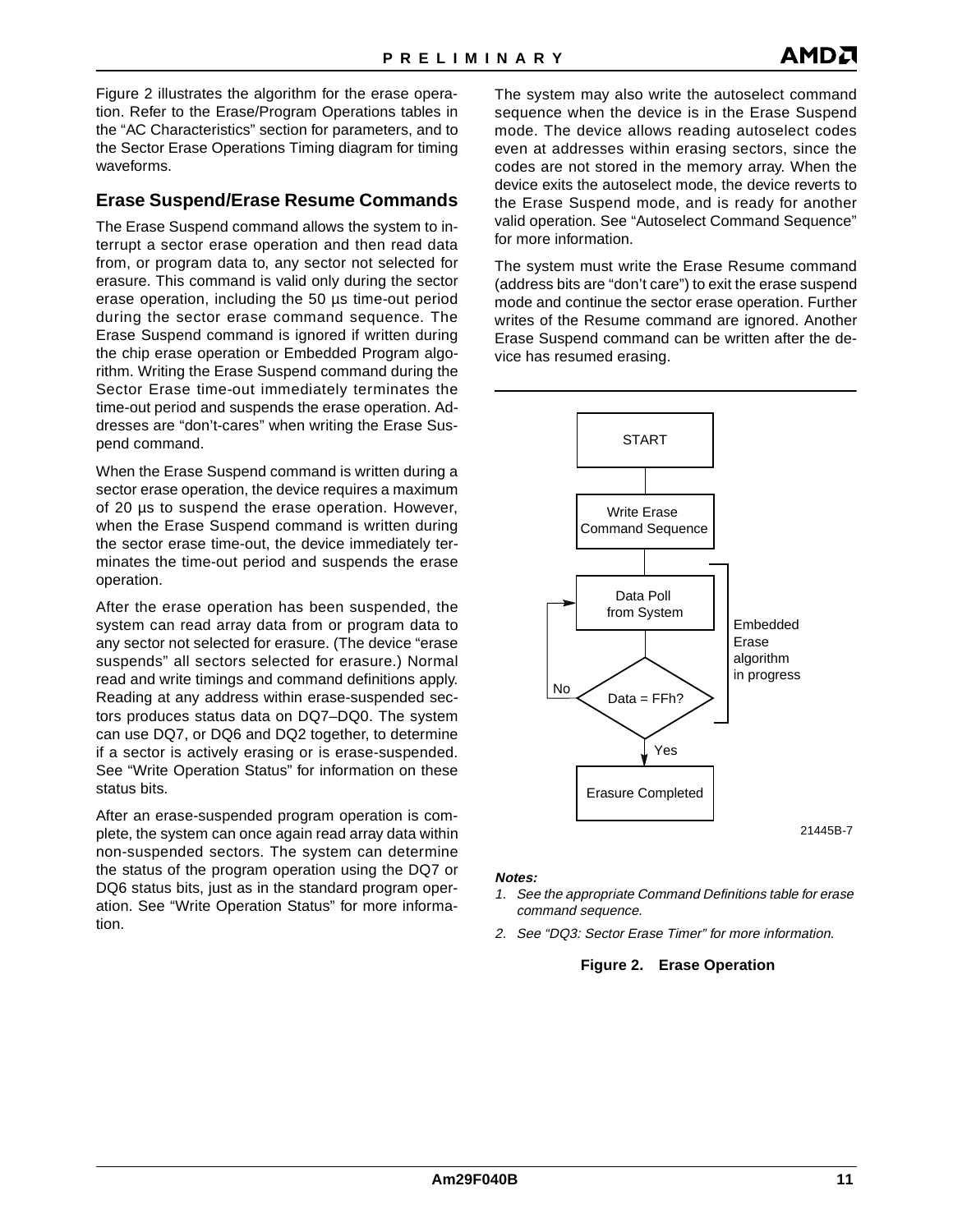#### **Table 4. Am29F040B Command Definitions**

<span id="page-11-0"></span>

|                                        |                             |                |            | <b>Bus Cycles (Notes 2-4)</b> |      |        |      |                |                  |                |              |      |              |             |  |
|----------------------------------------|-----------------------------|----------------|------------|-------------------------------|------|--------|------|----------------|------------------|----------------|--------------|------|--------------|-------------|--|
| Command<br><b>Sequence</b><br>(Note 1) |                             | Cycles         |            | <b>First</b>                  |      | Second |      | <b>Third</b>   |                  | <b>Fourth</b>  | <b>Fifth</b> |      | <b>Sixth</b> |             |  |
|                                        |                             |                | Addr       | Data                          | Addr | Data   | Addr | Data           | Addr             | Data           | Addr         | Data | Addr         | <b>Data</b> |  |
| Read (Note 5)                          | <b>RD</b><br>1<br><b>RA</b> |                |            |                               |      |        |      |                |                  |                |              |      |              |             |  |
| Reset (Note 6)                         |                             | 1              | <b>XXX</b> | F <sub>0</sub>                |      |        |      |                |                  |                |              |      |              |             |  |
|                                        | Manufacturer ID             | 4              | 555        | AA                            | 2AA  | 55     | 555  | 90             | X <sub>00</sub>  | 01             |              |      |              |             |  |
| Autoselect                             | Device ID                   | $\overline{4}$ | 555        | AA                            | 2AA  | 55     | 555  | 90             | X01              | A <sub>4</sub> |              |      |              |             |  |
| (Note 7)                               | Sector Protect Verify       |                |            |                               |      |        |      |                | <b>SA</b>        | XX00           |              |      |              |             |  |
|                                        | (Note 8)                    | $\overline{4}$ | 555        | AA                            | 2AA  | 55     | 555  | 90             | X <sub>0</sub> 2 | <b>XX01</b>    |              |      |              |             |  |
| Program                                |                             | $\overline{4}$ | 555        | AA                            | 2AA  | 55     | 555  | A <sub>0</sub> | PA               | <b>PD</b>      |              |      |              |             |  |
| Chip Erase                             |                             | 6              | 555        | AA                            | 2AA  | 55     | 555  | 80             | 555              | AA             | 2AA          | 55   | 555          | 10          |  |
| <b>Sector Erase</b>                    |                             | 6              | 555        | AA                            | 2AA  | 55     | 555  | 80             | 555              | AA             | 2AA          | 55   | SA           | 30          |  |
| Erase Suspend (Note 9)                 |                             | 1              | <b>XXX</b> | B <sub>0</sub>                |      |        |      |                |                  |                |              |      |              |             |  |
| Erase Resume (Note 10)                 |                             | $\mathbf{1}$   | <b>XXX</b> | 30                            |      |        |      |                |                  |                |              |      |              |             |  |

#### **Legend:**

 $X = Don't$  care

RA = Address of the memory location to be read.

RD = Data read from location RA during read operation.

PA = Address of the memory location to be programmed. Addresses latch on the falling edge of the WE# or CE# pulse, whichever happens later.

**Notes:**

- 1. See Table 1 for description of bus operations.
- 2. All values are in hexadecimal.
- 3. Except when reading array or autoselect data, all bus cycles are write operations.
- 4. Address bits A18–A11 are don't cares for unlock and command cycles, unless SA or PA required.
- 5. No unlock or command cycles required when reading array data.
- 6. The Reset command is required to return to reading array data when device is in the autoselect mode, or if DQ5 goes high (while the device is providing status data).

PD = Data to be programmed at location PA. Data latches on the rising edge of WE# or CE# pulse, whichever happens first.

SA = Address of the sector to be verified (in autoselect mode) or erased. Address bits A18–A16 select a unique sector.

- 7. The fourth cycle of the autoselect command sequence is a read cycle.
- 8. The data is 00h for an unprotected sector and 01h for a protected sector. See "Autoselect Command Sequence" for more information.
- 9. The system may read and program in non-erasing sectors, or enter the autoselect mode, when in the Erase Suspend mode. The Erase Suspend command is valid only during a sector erase operation.
- 10. The Erase Resume command is valid only during the Erase Suspend mode.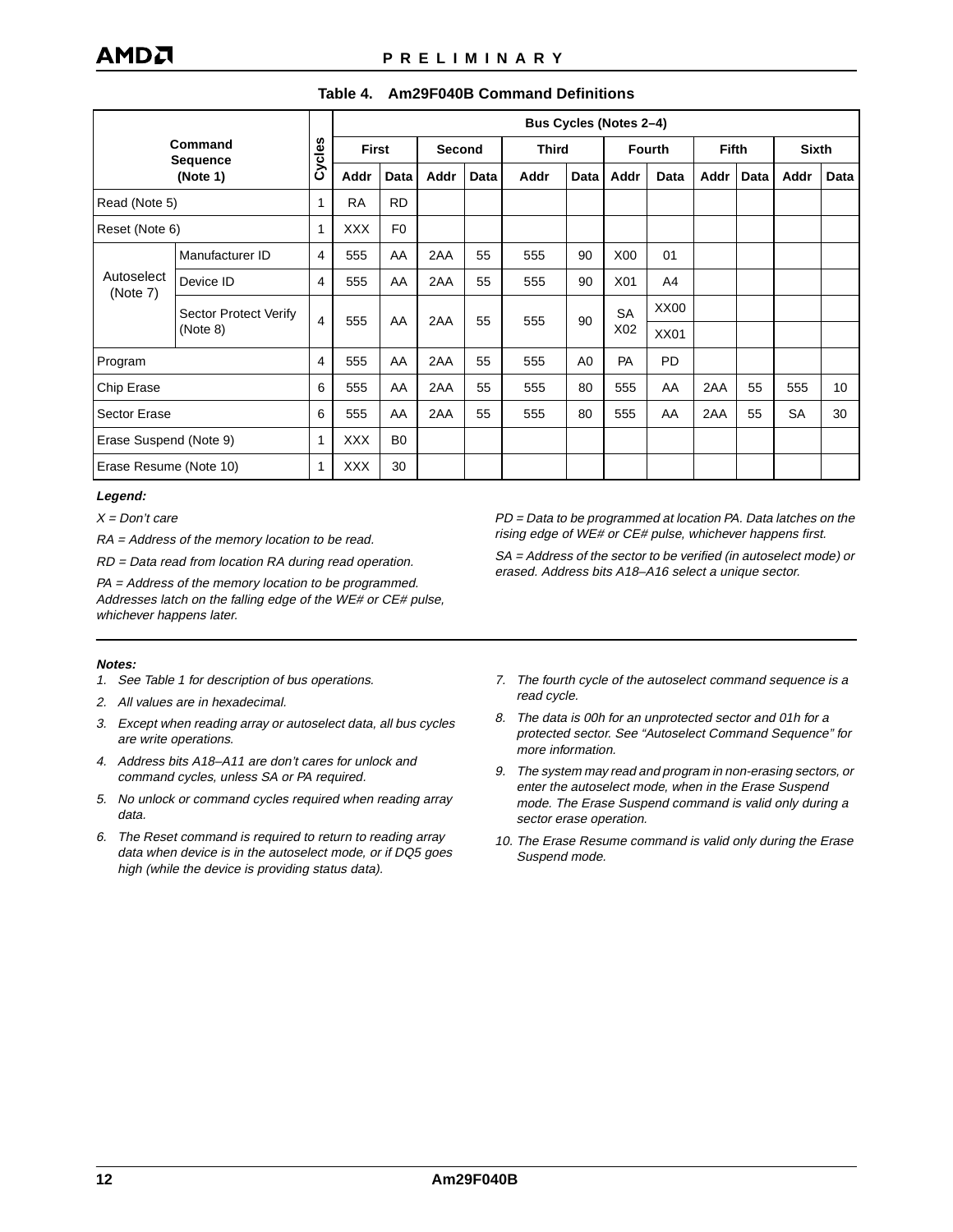### <span id="page-12-0"></span>**WRITE OPERATION STATUS**

The device provides several bits to determine the status of a write operation: DQ2, DQ3, DQ5, DQ6, and DQ7. [Table 5](#page-15-0) and the following subsections describe the functions of these bits. DQ7 and DQ6 each offer a method for determining whether a program or erase operation is complete or in progress. These three bits are discussed first.

#### **DQ7: Data# Polling**

The Data# Polling bit, DQ7, indicates to the host system whether an Embedded Algorithm is in progress or completed, or whether the device is in Erase Suspend. Data# Polling is valid after the rising edge of the final WE# pulse in the program or erase command sequence.

During the Embedded Program algorithm, the device outputs on DQ7 the complement of the datum programmed to DQ7. This DQ7 status also applies to programming during Erase Suspend. When the Embedded Program algorithm is complete, the device outputs the datum programmed to DQ7. The system must provide the program address to read valid status information on DQ7. If a program address falls within a protected sector, Data# Polling on DQ7 is active for approximately 2 µs, then the device returns to reading array data.

During the Embedded Erase algorithm, Data# Polling produces a "0" on DQ7. When the Embedded Erase algorithm is complete, or if the device enters the Erase Suspend mode, Data# Polling produces a "1" on DQ7. This is analogous to the complement/true datum output described for the Embedded Program algorithm: the erase function changes all the bits in a sector to "1"; prior to this, the device outputs the "complement," or "0." The system must provide an address within any of the sectors selected for erasure to read valid status information on DQ7.

After an erase command sequence is written, if all sectors selected for erasing are protected, Data# Polling on DQ7 is active for approximately 100 µs, then the device returns to reading array data. If not all selected sectors are protected, the Embedded Erase algorithm erases the unprotected sectors, and ignores the selected sectors that are protected.

When the system detects DQ7 has changed from the complement to true data, it can read valid data at DQ7–DQ0 on the following read cycles. This is because DQ7 may change asynchronously with DQ0–DQ6 while Output Enable (OE#) is asserted low. The Data# Polling Timings (During Embedded Algorithms) figure in the "AC Characteristics" section illustrates this.

[Table 5](#page-15-0) shows the outputs for Data# Polling on DQ7. Figure 3 shows the Data# Polling algorithm.



**Notes:**

- 1. VA = Valid address for programming. During a sector erase operation, a valid address is an address within any sector selected for erasure. During chip erase, a valid address is any non-protected sector address.
- 2. DQ7 should be rechecked even if DQ5 = "1" because DQ7 may change simultaneously with DQ5.

21445B-8

#### **Figure 3. Data# Polling Algorithm**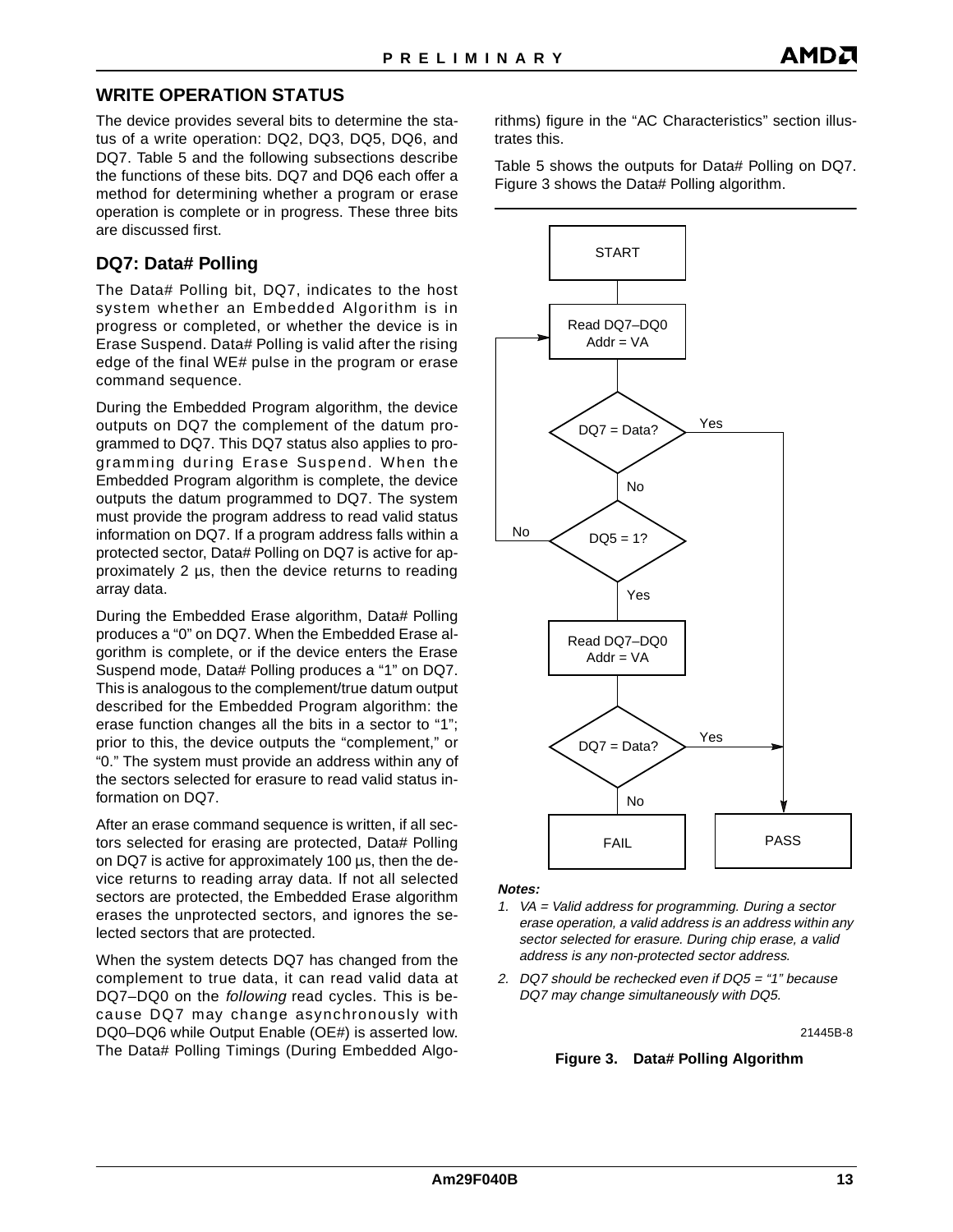## <span id="page-13-0"></span>AMDA

### **DQ6: Toggle Bit I**

Toggle Bit I on DQ6 indicates whether an Embedded Program or Erase algorithm is in progress or complete, or whether the device has entered the Erase Suspend mode. Toggle Bit I may be read at any address, and is valid after the rising edge of the final WE# pulse in the command sequence (prior to the program or erase operation), and during the sector erase time-out.

During an Embedded Program or Erase algorithm operation, successive read cycles to any address cause DQ6 to toggle. (The system may use either OE# or CE# to control the read cycles.) When the operation is complete, DQ6 stops toggling.

After an erase command sequence is written, if all sectors selected for erasing are protected, DQ6 toggles for approximately 100 µs, then returns to reading array data. If not all selected sectors are protected, the Embedded Erase algorithm erases the unprotected sectors, and ignores the selected sectors that are protected.

The system can use DQ6 and DQ2 together to determine whether a sector is actively erasing or is erasesuspended. When the device is actively erasing (that is, the Embedded Erase algorithm is in progress), DQ6 toggles. When the device enters the Erase Suspend mode, DQ6 stops toggling. However, the system must also use DQ2 to determine which sectors are erasing or erase-suspended. Alternatively, the system can use DQ7 (see the subsection on ["DQ7: Data# Polling](#page-12-0)").

If a program address falls within a protected sector, DQ6 toggles for approximately 2 us after the program command sequence is written, then returns to reading array data.

DQ6 also toggles during the erase-suspend-program mode, and stops toggling once the Embedded Program algorithm is complete.

The Write Operation Status table shows the outputs for Toggle Bit I on DQ6. Refer to [Figure 4](#page-14-0) for the toggle bit algorithm, and to the Toggle Bit Timings figure in the "AC Characteristics" section for the timing diagram. The DQ2 vs. DQ6 figure shows the differences between DQ2 and DQ6 in graphical form. See also the subsection on "DQ2: Toggle Bit II".

### **DQ2: Toggle Bit II**

The "Toggle Bit II" on DQ2, when used with DQ6, indicates whether a particular sector is actively erasing (that is, the Embedded Erase algorithm is in progress), or whether that sector is erase-suspended. Toggle Bit II is valid after the rising edge of the final WE# pulse in the command sequence.

DQ2 toggles when the system reads at addresses within those sectors that have been selected for erasure. (The system may use either OE# or CE# to control the read cycles.) But DQ2 cannot distinguish whether the sector is actively erasing or is erase-suspended. DQ6, by comparison, indicates whether the device is actively erasing, or is in Erase Suspend, but cannot distinguish which sectors are selected for erasure. Thus, both status bits are required for sector and mode information. Refer to [Table 5](#page-15-0) to compare outputs for DQ2 and DQ6.

[Figure 4](#page-14-0) shows the toggle bit algorithm in flowchart form, and the section "DQ2: Toggle Bit II" explains the algorithm. See also the "DQ6: Toggle Bit I" subsection. Refer to the Toggle Bit Timings figure for the toggle bit timing diagram. The DQ2 vs. DQ6 figure shows the differences between DQ2 and DQ6 in graphical form.

### **Reading Toggle Bits DQ6/DQ2**

Refer to [Figure 4](#page-14-0) for the following discussion. Whenever the system initially begins reading toggle bit status, it must read DQ7–DQ0 at least twice in a row to determine whether a toggle bit is toggling. Typically, a system would note and store the value of the toggle bit after the first read. After the second read, the system would compare the new value of the toggle bit with the first. If the toggle bit is not toggling, the device has completed the program or erase operation. The system can read array data on DQ7–DQ0 on the following read cycle.

However, if after the initial two read cycles, the system determines that the toggle bit is still toggling, the system also should note whether the value of DQ5 is high (see the section on DQ5). If it is, the system should then determine again whether the toggle bit is toggling, since the toggle bit may have stopped toggling just as DQ5 went high. If the toggle bit is no longer toggling, the device has successfully completed the program or erase operation. If it is still toggling, the device did not complete the operation successfully, and the system must write the reset command to return to reading array data.

The remaining scenario is that the system initially determines that the toggle bit is toggling and DQ5 has not gone high. The system may continue to monitor the toggle bit and DQ5 through successive read cycles, determining the status as described in the previous paragraph. Alternatively, it may choose to perform other system tasks. In this case, the system must start at the beginning of the algorithm when it returns to determine the status of the operation (top o[f Figure 4](#page-14-0)).

### **DQ5: Exceeded Timing Limits**

DQ5 indicates whether the program or erase time has exceeded a specified internal pulse count limit. Under these conditions DQ5 produces a "1." This is a failure condition that indicates the program or erase cycle was not successfully completed.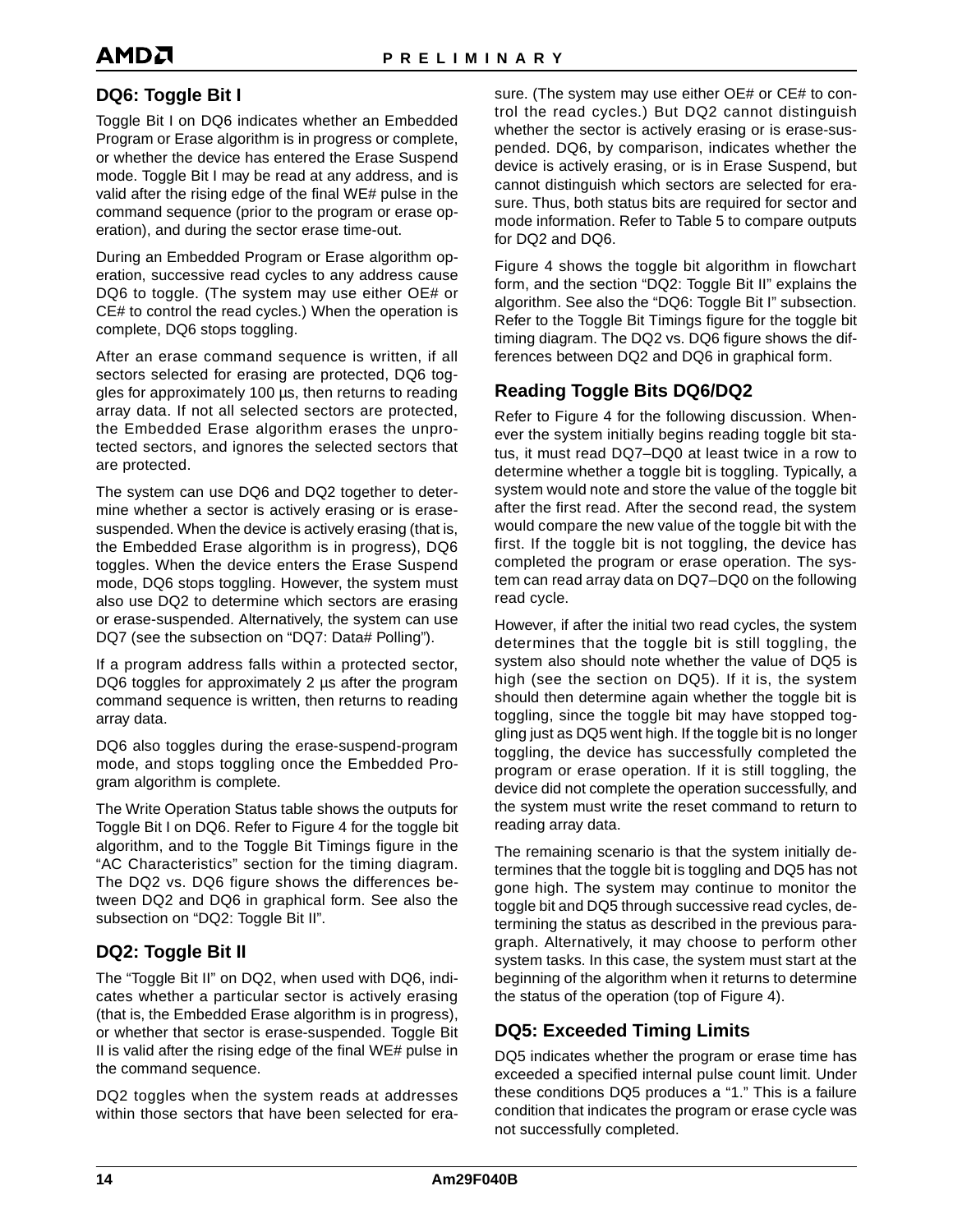<span id="page-14-0"></span>The DQ5 failure condition may appear if the system tries to program a "1" to a location that is previously programmed to "0." **Only an erase operation can change a "0" back to a "1."** Under this condition, the device halts the operation, and when the operation has exceeded the timing limits, DQ5 produces a "1."

Under both these conditions, the system must issue the reset command to return the device to reading array data.

### **DQ3: Sector Erase Timer**

After writing a sector erase command sequence, the system may read DQ3 to determine whether or not an erase operation has begun. (The sector erase timer does not apply to the chip erase command.) If additional sectors are selected for erasure, the entire timeout also applies after each additional sector erase command. When the time-out is complete, DQ3 switches from "0" to "1." The system may ignore DQ3 if the system can guarantee that the time between additional sector erase commands will always be less than 50 µs. See also the ["Sector Erase Command Se](#page-9-0)[quence"](#page-9-0) section.

After the sector erase command sequence is written, the system should read the status on DQ7 (Data# Polling) or DQ6 (Toggle Bit I) to ensure the device has accepted the command sequence, and then read DQ3. If DQ3 is "1", the internally controlled erase cycle has begun; all further commands (other than Erase Suspend) are ignored until the erase operation is complete. If DQ3 is "0", the device will accept additional sector erase commands. To ensure the command has been accepted, the system software should check the status of DQ3 prior to and following each subsequent sector erase command. If DQ3 is high on the second status check, the last command might not have been accepted. [Table 5](#page-15-0) shows the outputs for DQ3.



#### **Notes:**

- 1. Read toggle bit twice to determine whether or not it is toggling. See text.
- 2. Recheck toggle bit because it may stop toggling as DQ5 changes to "1". See text.

21445B-9

#### **Figure 4. Toggle Bit Algorithm**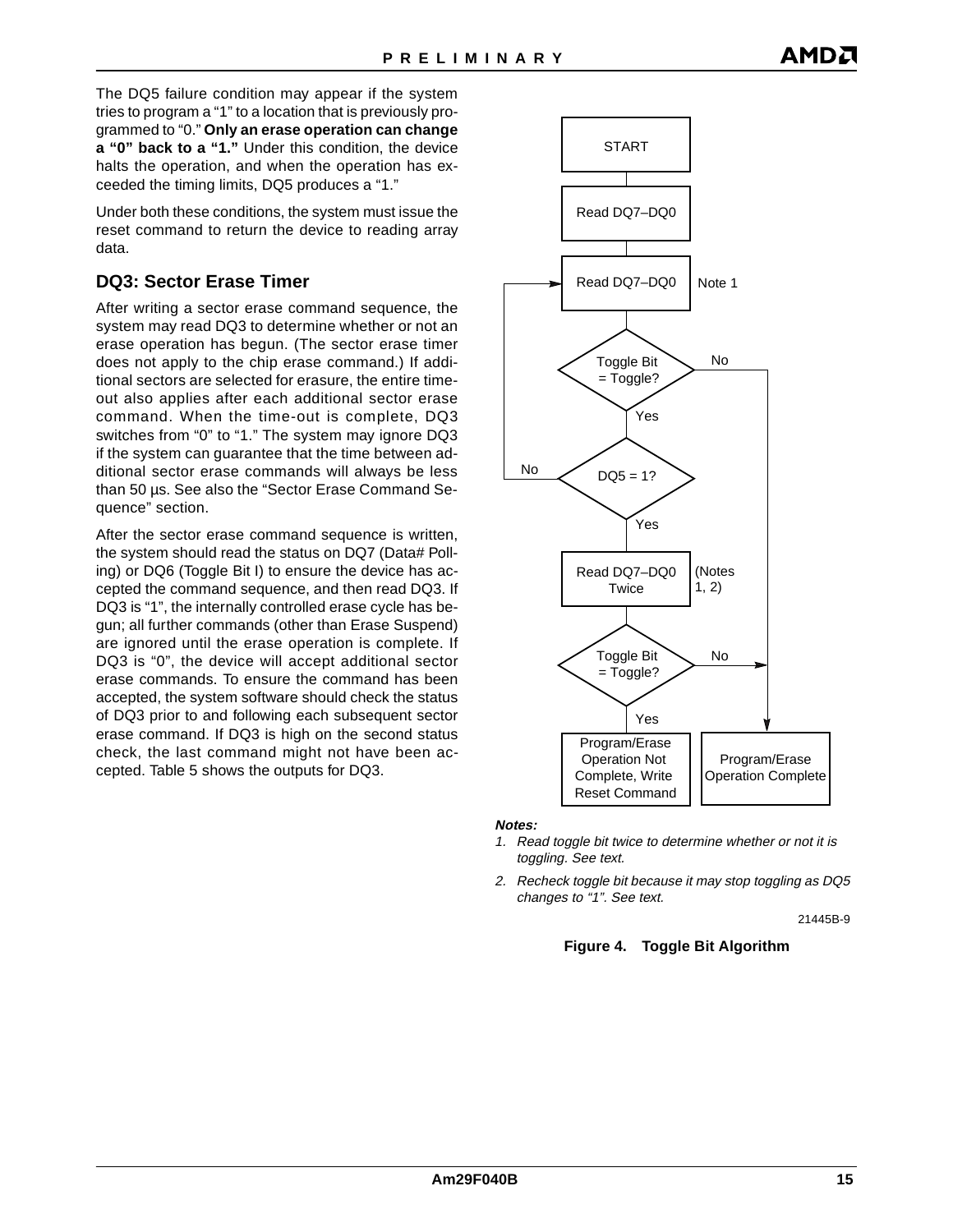#### **Table 5. Write Operation Status**

<span id="page-15-0"></span>

|                 | <b>Operation</b>                                    | DQ7<br>(Note 1) | DQ6       | DQ <sub>5</sub><br>(Note 2) | DQ3  | DQ <sub>2</sub><br>(Note 1) |
|-----------------|-----------------------------------------------------|-----------------|-----------|-----------------------------|------|-----------------------------|
| Standard        | Embedded Program Algorithm                          | DQ7#            | Toggle    |                             | N/A  | No toggle                   |
| Mode            | <b>Embedded Erase Algorithm</b>                     | 0               | Toggle    |                             |      | Toggle                      |
| Erase           | Reading within Erase<br><b>Suspended Sector</b>     |                 | No toggle | 0                           | N/A  | Toggle                      |
| Suspend<br>Mode | Reading within Non-Erase<br><b>Suspended Sector</b> | Data            | Data      | Data                        | Data | Data                        |
|                 | Erase-Suspend-Program                               | DQ7#            | Toggle    |                             | N/A  | N/A                         |

**Notes:**

1. DQ7 and DQ2 require a valid address when reading status information. Refer to the appropriate subsection for further details.

2. DQ5 switches to '1' when an Embedded Program or Embedded Erase operation has exceeded the maximum timing limits. See ["DQ5: Exceeded Timing Limits"](#page-13-0) for more information.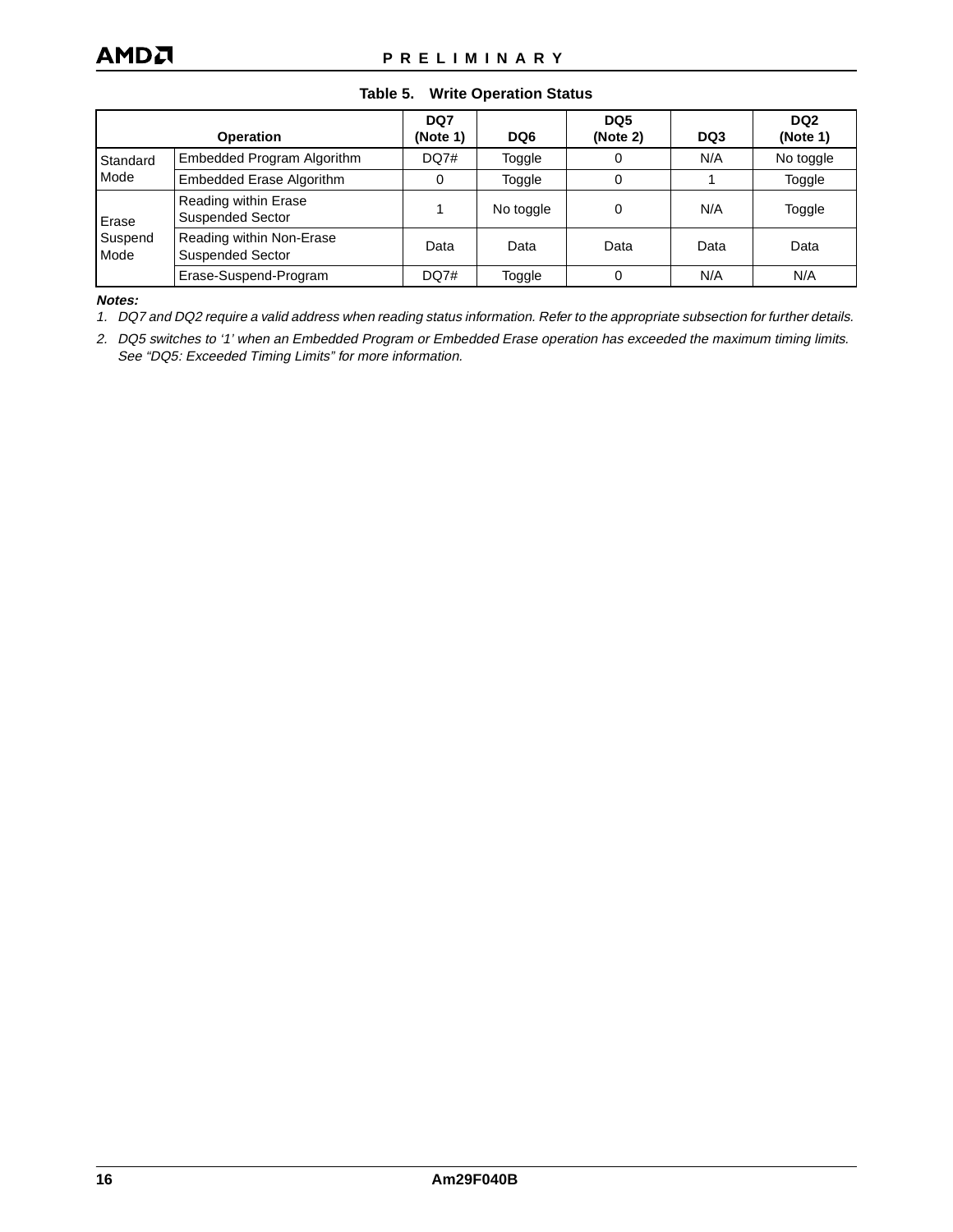### **ABSOLUTE MAXIMUM RATINGS**

|  |  | Plastic Packages -65°C to +125°C |
|--|--|----------------------------------|
|  |  |                                  |

Ambient Temperature

with Power Applied. . . . . . . . . . . . . . -55°C to +125°C Voltage with Respect to Ground

| $V_{CC}$ (Note 1) $\ldots \ldots \ldots \ldots \ldots -2.0$ V to 7.0 V |  |
|------------------------------------------------------------------------|--|
| A9, OE# (Note 2)-2.0 V to 12.5 V                                       |  |
| All other pins (Note 1) - 2.0 V to 7.0 V                               |  |
| Output Short Circuit Current (Note 3) 200 mA                           |  |

#### **Notes:**

- 1. Minimum DC voltage on input or I/O pins is –0.5 V. During voltage transitions, inputs may undershoot  $V_{SS}$  to -2.0 V for periods of up to 20 ns. See Figure 5. Maximum DC voltage on input and I/O pins is  $V_{CC}$  + 0.5 V. During voltage transitions, input and I/O pins may overshoot to  $V_{CC}$  + 2.0 V for periods up to 20 ns. See Figure 6.
- 2. Minimum DC input voltage on A9 pin is –0.5 V. During voltage transitions, A9 and OE# may undershoot  $V_{SS}$  to –2.0 V for periods of up to 20 ns. See Figure 5. Maximum DC input voltage on A9 and OE# is 12.5 V which may overshoot to 13.5 V for periods up to 20 ns.
- 3. No more than one output shorted to ground at a time. Duration of the short circuit should not be greater than one second.

Stresses above those listed under "Absolute Maximum Ratings" may cause permanent damage to the device. This is a stress rating only; functional operation of the device at these or any other conditions above those indicated in the operational sections of this specification is not implied. Exposure of the device to absolute maximum rating conditions for extended periods may affect device reliability.









### **OPERATING RANGES**

#### **Commer cial (C) Devices**

Ambient Temperature  $(T_A)$ .......... 0°C to +70°C

#### **Industrial (I) Devices**

Ambient Temperature  $(T_A)$ ........ –40°C to +85°C

#### **Extended (E) Devices**

| Ambient Temperature $(T_A)$ -55°C to +125°C |  |  |
|---------------------------------------------|--|--|
|---------------------------------------------|--|--|

#### **V<sub>CC</sub> Supply Voltages**

| $V_{CC}$ for $\pm$ 5% devices 4.75 V to +5.25 V                       |
|-----------------------------------------------------------------------|
| $V_{CC}$ for ± 10% devices $\dots \dots \dots \dots +4.5$ V to +5.5 V |

Operating ranges define those limits between which the functionality of the device is guaranteed.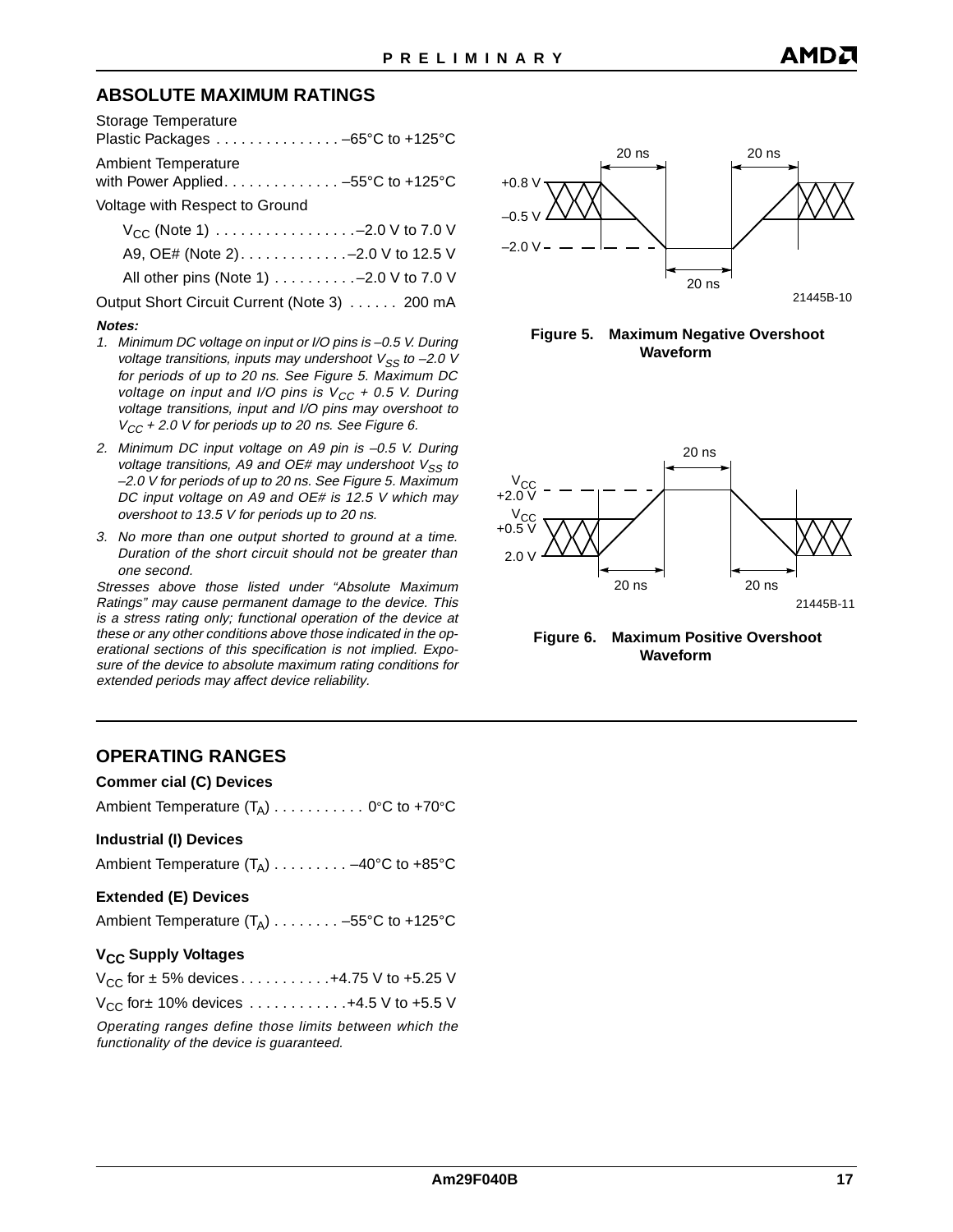### **TTL/NMOS Compatible**

| <b>Parameter</b><br>Symbol | <b>Parameter Description</b>                                         | <b>Test Description</b>                                                                   | Min    | Typ | Max                | Unit   |
|----------------------------|----------------------------------------------------------------------|-------------------------------------------------------------------------------------------|--------|-----|--------------------|--------|
| ŀц                         | Input Load Current                                                   | $V_{IN}$ = $V_{SS}$ to $V_{CC}$ , $V_{CC}$ = $V_{CC}$ Max                                 |        |     | ±1.0               | μA     |
| I <sub>LIТ</sub>           | A9 Input Load Current                                                | $V_{CC}$ = $V_{CC}$ Max, A9 = 12.5 V                                                      |        |     | 50                 | μA     |
| <sup>I</sup> LO            | <b>Output Leakage Current</b>                                        | $V_{\text{OUT}} = V_{\text{SS}}$ to $V_{\text{CC}}$ , $V_{\text{CC}} = V_{\text{CC}}$ Max |        |     | ±1.0               | μA     |
| $I_{\rm CC1}$              | V <sub>CC</sub> Active Read Current (Note 1)                         | $CE# = V_{IL}$ $OE# = V_{IH}$                                                             |        | 20  | 30                 | mA     |
| $I_{CC2}$                  | V <sub>CC</sub> Active Write (Program/Erase)<br>Current (Notes 2, 3) | $CE# = V_{IL}$ $OE# = V_{IH}$                                                             |        | 30  | 40                 | mA     |
| $I_{CC3}$                  | V <sub>CC</sub> Standby Current                                      | $V_{CC}$ = $V_{CC}$ Max, CE# = $V_{IH}$                                                   |        | 0.4 | 1.0                | mA     |
| $V_{IL}$                   | Input Low Level                                                      |                                                                                           | $-0.5$ |     | 0.8                | V      |
| $V_{\text{IH}}$            | Input High Level                                                     |                                                                                           | 2.0    |     | $V_{\rm CC}$ + 0.5 | $\vee$ |
| $V_{ID}$                   | Voltage for Autoselect<br>and Sector Protect                         | $V_{\text{CC}} = 5.25$ V                                                                  | 10.5   |     | 12.5               | $\vee$ |
| $V_{OL}$                   | <b>Output Low Voltage</b>                                            | $I_{\text{OL}}$ = 12 mA, $V_{\text{CC}}$ = $V_{\text{CC}}$ Min                            |        |     | 0.45               | $\vee$ |
| $V_{OH}$                   | Output High Level                                                    | $I_{OH} = -2.5$ mA, $V_{CC} = V_{CC}$ Min                                                 | 2.4    |     |                    | $\vee$ |
| <b>V<sub>LKO</sub></b>     | Low V <sub>CC</sub> Lock-Out Voltage                                 |                                                                                           | 3.2    |     | 4.2                | $\vee$ |

### **CMOS Compatible**

| <b>Parameter</b><br>Symbol | <b>Parameter Description</b>                                 | <b>Test Description</b>                                    | Min                 | Typ          | Max                | Unit   |
|----------------------------|--------------------------------------------------------------|------------------------------------------------------------|---------------------|--------------|--------------------|--------|
| 41 L                       | Input Load Current                                           | $V_{IN}$ = $V_{SS}$ to $V_{CC}$ , $V_{CC}$ = $V_{CC}$ Max  |                     |              | ±1.0               | μA     |
| I <sub>LIT</sub>           | A9 Input Load Current                                        | $V_{CC}$ = $V_{CC}$ Max, A9 = 12.5 V                       |                     |              | 50                 | μA     |
| <sup>I</sup> LO            | Output Leakage Current                                       | $V_{OUT}$ = $V_{SS}$ to $V_{CC}$ , $V_{CC}$ = $V_{CC}$ Max |                     |              | ±1.0               | μA     |
| $I_{\rm CC1}$              | V <sub>CC</sub> Active Read Current<br>(Note 1)              | $CE# = V_{IL}$ $OE# = V_{IH}$                              |                     | 20           | 30                 | mA     |
| $I_{CC2}$                  | V <sub>CC</sub> Active Program/Erase Current<br>(Notes 2, 3) | $CE#$ = $VIL$ , $OE#$ = $VIH$                              |                     | 30           | 40                 | mA     |
| $I_{CC3}$                  | V <sub>CC</sub> Standby Current (Note 4)                     | $V_{CC} = V_{CC}$ Max, CE# = $V_{CC} \pm 0.5$ V            |                     | $\mathbf{1}$ | 5                  | μA     |
| $V_{IL}$                   | Input Low Level                                              |                                                            | $-0.5$              |              | 0.8                | $\vee$ |
| $V_{\text{IH}}$            | Input High Level                                             |                                                            | $0.7 \times V_{CC}$ |              | $V_{\rm CC}$ + 0.3 | $\vee$ |
| $V_{ID}$                   | Voltage for Autoselect and Sector<br>Protect                 | $V_{C}$ = 5.25 V                                           | 10.5                |              | 12.5               | $\vee$ |
| $V_{OL}$                   | <b>Output Low Voltage</b>                                    | $I_{OL}$ = 12.0 mA, $V_{CC}$ = $V_{CC}$ Min                |                     |              | 0.45               | $\vee$ |
| V <sub>OH1</sub>           | Output High Voltage                                          | $I_{OH} = -2.5$ mA, $V_{CC} = V_{CC}$ Min                  | $0.85$ $V_{CC}$     |              |                    | V      |
| V <sub>OH2</sub>           |                                                              | $I_{OH} = -100 \mu A$ , $V_{CC} = V_{CC}$ Min              | $V_{\rm CC}$ -0.4   |              |                    | $\vee$ |
| V <sub>LKO</sub>           | Low V <sub>CC</sub> Lock-out Voltage                         |                                                            | 3.2                 |              | 4.2                | $\vee$ |

#### **Notes for DC Characteristics (both tables):**

- 1. The  $I_{CC}$  current listed includes both the DC operating current and the frequency dependent component (at 6 MHz). The frequency component typically is less than 2 mA/MHz, with OE# at  $V_{\text{IH}}$ .
- 2.  $I_{CC}$  active while Embedded Algorithm (program or erase) is in progress.
- 3. Not 100% tested.
- 4. For CMOS mode only,  $I_{CC3} = 20 \mu A$  max at extended temperatures (> +85°C).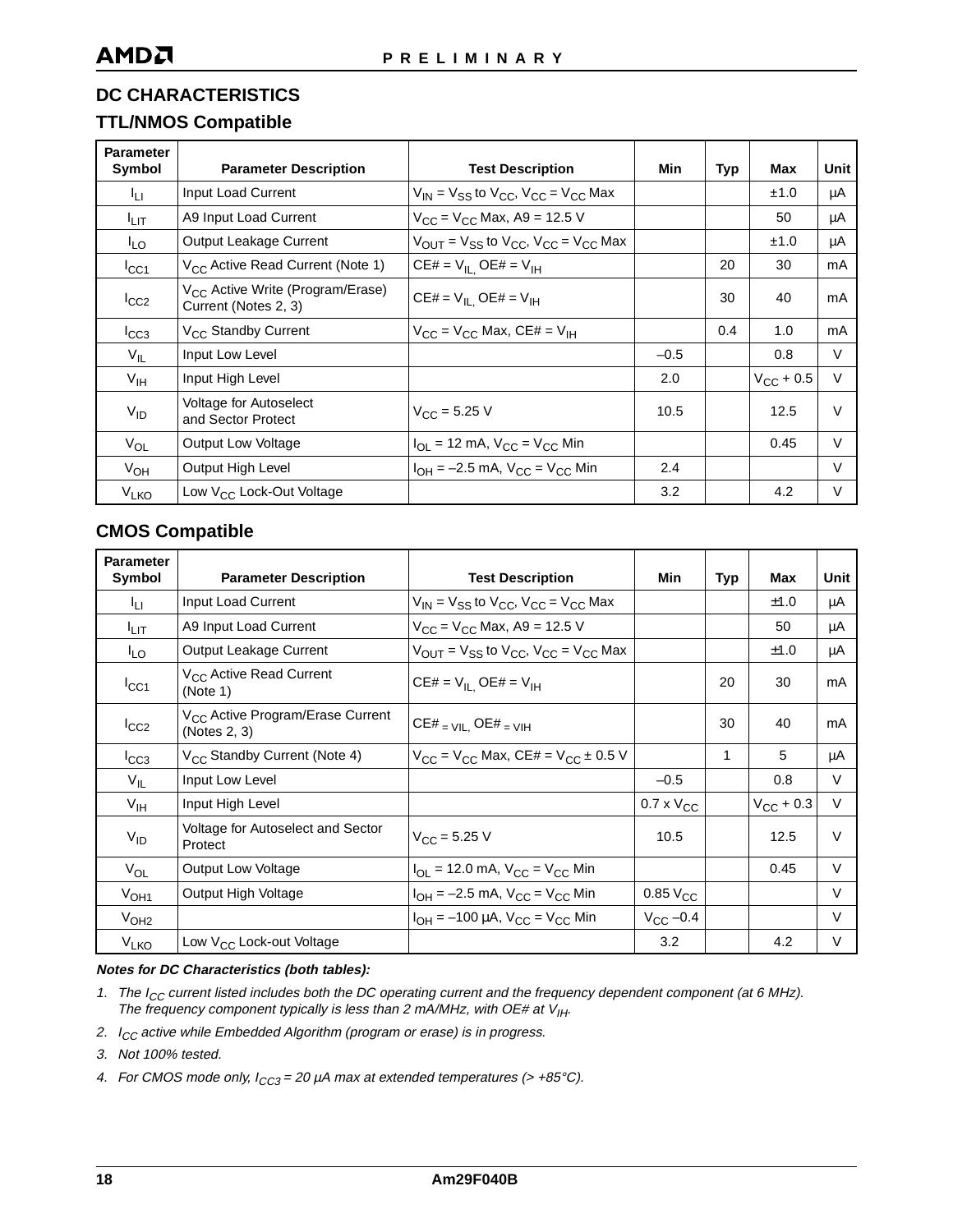### <span id="page-18-0"></span>**TEST CONDITIONS**



21445B-12

 **Figure 7. Test Setup**

#### **Table 6. Test Specifications**

| <b>Test Condition</b>                                                  | -55         | <b>All others</b> | Unit |  |  |
|------------------------------------------------------------------------|-------------|-------------------|------|--|--|
| Output Load                                                            | 1 TTL gate  |                   |      |  |  |
| Output Load Capacitance, C <sub>1</sub><br>(including jig capacitance) | 30          | 100               | рF   |  |  |
| Input Rise and Fall Times                                              | 5           | 20                | ns   |  |  |
| Input Pulse Levels                                                     | $0.0 - 3.0$ | $0.45 - 2.4$      | V    |  |  |
| Input timing measurement<br>reference levels                           | 1.5         | 0.8               | V    |  |  |
| Output timing measurement<br>reference levels                          | 1.5         | 2.0               | ν    |  |  |

### **KEY TO SWITCHING WAVEFORMS**

| <b>WAVEFORM</b> | <b>INPUTS</b>                                                  | <b>OUTPUTS</b>          |  |  |  |  |
|-----------------|----------------------------------------------------------------|-------------------------|--|--|--|--|
|                 | Steady                                                         |                         |  |  |  |  |
|                 | Changing from H to L                                           |                         |  |  |  |  |
|                 |                                                                | Changing from L to H    |  |  |  |  |
|                 | Don't Care, Any Change Permitted                               | Changing, State Unknown |  |  |  |  |
|                 | Center Line is High Impedance State (High Z)<br>Does Not Apply |                         |  |  |  |  |

KS000010-PAL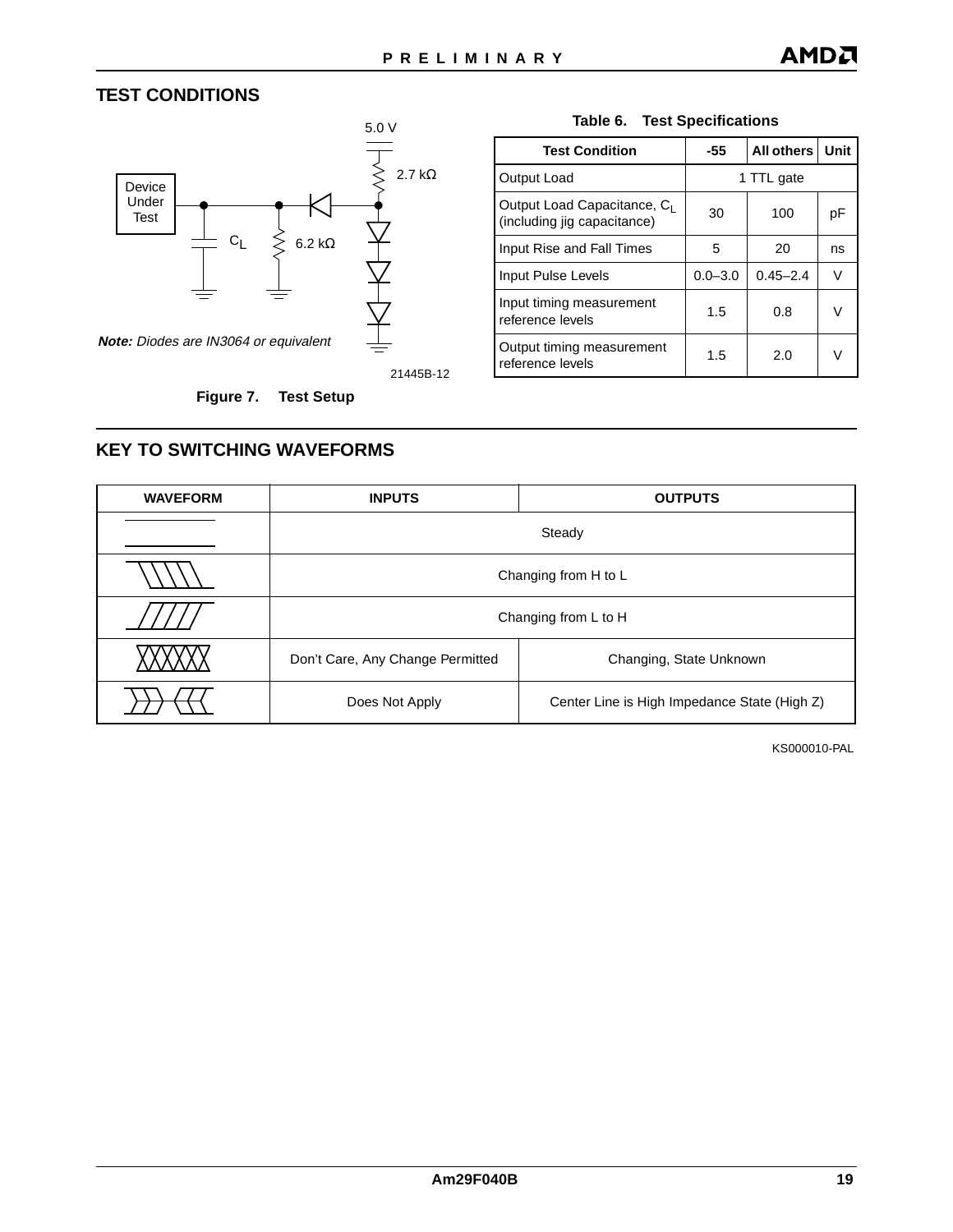### **Read Only Operations**

| <b>Parameter Symbols</b> |                  |                                                                        |                             |                                  |     |                 |          |          | <b>Speed Options (Note 1)</b> |          |      |
|--------------------------|------------------|------------------------------------------------------------------------|-----------------------------|----------------------------------|-----|-----------------|----------|----------|-------------------------------|----------|------|
| <b>JEDEC</b>             | <b>Standard</b>  | <b>Description</b>                                                     |                             | <b>Test Setup</b>                |     | $-55$           | -70      | -90      | $-120$                        | $-150$   | Unit |
| t <sub>AVAV</sub>        | $t_{RC}$         | Read Cycle Time (Note 3)                                               |                             |                                  | Min | 55              | 70       | 90       | 120                           | 150      | ns   |
| t <sub>AVQV</sub>        | $t_{ACC}$        | Address to Output Delay                                                |                             | $CE# = V_{IL}$<br>$OE# = V_{II}$ | Max | 55              | 70       | 90       | 120                           | 150      | ns   |
| <sup>t</sup> ELQV        | $t_{CE}$         | Chip Enable to Output Delay                                            |                             | $OE# = V_{IL}$                   | Max | 55              | 70       | 90       | 120                           | 150      | ns   |
| t <sub>GLQV</sub>        | $t_{OE}$         | Output Enable to Output Delay                                          |                             |                                  | Max | 30              | 30       | 35       | 50                            | 55       | ns   |
|                          |                  |                                                                        | Read                        |                                  | Min | $\Omega$        | $\Omega$ | $\Omega$ | $\Omega$                      | $\Omega$ | ns   |
|                          | $t_{\text{OEH}}$ | <b>Output Enable Hold</b><br>Time (Note 3)                             | Toggle and<br>Data# Polling |                                  | Min | 10 <sup>1</sup> | 10       | 10       | 10                            | 10       | ns   |
| <sup>t</sup> EHQZ        | $t_{DF}$         | Chip Enable to Output High Z<br>(Notes 2, 3)                           |                             |                                  | Max | 18              | 20       | 20       | 30                            | 35       | ns   |
| t <sub>GHQZ</sub>        | $t_{\text{DF}}$  | Output Enable to Output High Z<br>(Notes 2, 3)                         |                             |                                  |     | 18              | 20       | 20       | 30                            | 35       | ns   |
| $t_{AXQX}$               | $t_{OH}$         | Output Hold Time from Addresses, CE#<br>or OE#, Whichever Occurs First |                             |                                  | Min | $\Omega$        | $\Omega$ | $\Omega$ | $\Omega$                      | $\Omega$ | ns   |

#### **Notes:**

- 1. See [Figure 7](#page-18-0) and [Table 6](#page-18-0) for test conditions.
- 2. Output driver disable time.
- 3. Not 100% tested.



21445B-13

 **Figure 8. Read Operation Timings**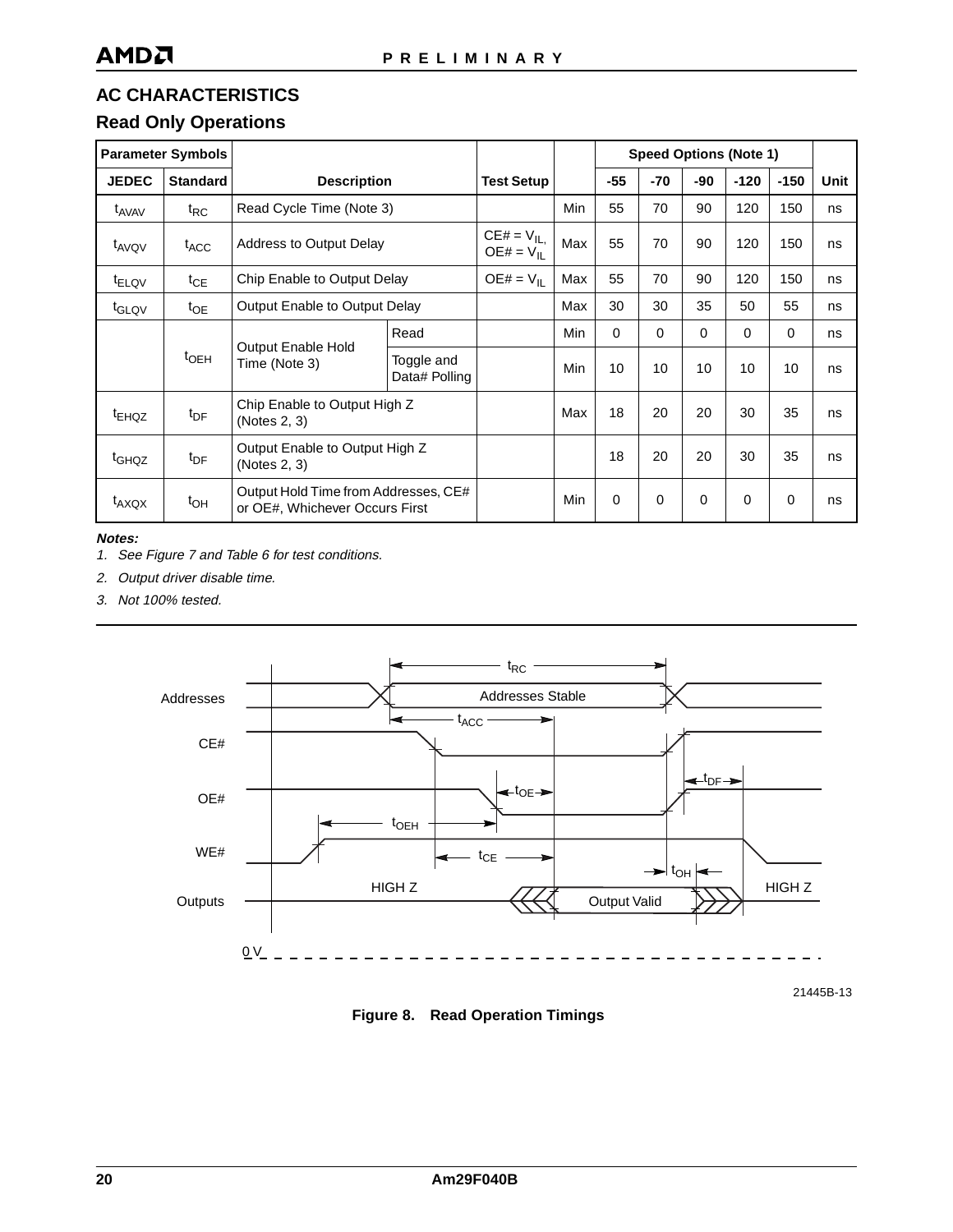### **Erase and Program Operations**

| <b>Parameter Symbols</b> |                    |                                                         |            |             | <b>Speed Options</b> |          |        |        |      |
|--------------------------|--------------------|---------------------------------------------------------|------------|-------------|----------------------|----------|--------|--------|------|
| <b>JEDEC</b>             | Std.               | <b>Description</b>                                      |            | $-55$       | $-70$                | -90      | $-120$ | $-150$ | Unit |
| t <sub>AVAV</sub>        | $t_{WC}$           | Write Cycle Time (Note 1)                               | Min        | 55          | 70                   | 90       | 120    | 150    | ns   |
| t <sub>AVWL</sub>        | $t_{AS}$           | <b>Address Setup Time</b>                               | <b>Min</b> |             |                      | $\Omega$ |        |        | ns   |
| <sup>t</sup> WLAX        | $t_{AH}$           | Address Hold Time                                       | <b>Min</b> | 40          | 45                   | 45       | 50     | 50     | ns   |
| t <sub>DVWH</sub>        | $t_{DS}$           | Data Setup Time                                         | Min        | 25          | 30                   | 45       | 50     | 50     | ns   |
| $t_{WHDX}$               | $t_{DH}$           | Data Hold Time                                          | Min        |             |                      | 0        |        |        | ns   |
|                          | $t_{\text{OES}}$   | Output Enable Setup Time                                | Min        | $\mathbf 0$ |                      |          | ns     |        |      |
| $t_{\text{GHWL}}$        | <sup>t</sup> GHWL  | Read Recover Time Before Write<br>(OE# high to WE# low) | Min        | 0           |                      |          | ns     |        |      |
| <sup>t</sup> ELWL        | $t_{\text{CS}}$    | CE# Setup Time                                          | Min        | 0           |                      |          | ns     |        |      |
| <sup>t</sup> wheh        | $t_{CH}$           | CE# Hold Time                                           | <b>Min</b> |             |                      | 0        |        |        | ns   |
| t <sub>WLWH</sub>        | t <sub>WP</sub>    | Write Pulse Width                                       | Min        | 30          | 35                   | 45       | 50     | 50     | ns   |
| t <sub>WHWL</sub>        | t <sub>WPH</sub>   | Write Pulse Width High                                  | Min        | 20          |                      |          | ns     |        |      |
| t <sub>WHWH1</sub>       | t <sub>WHWH1</sub> | <b>Byte Programming Operation</b><br>(Note 2)           | Typ        | 7           |                      |          | μs     |        |      |
| t <sub>WHWH2</sub>       | t <sub>WHWH2</sub> | Sector Erase Operation<br>(Note 2)                      | Typ        | 1           |                      | sec      |        |        |      |
|                          | $t_{VCS}$          | V <sub>CC</sub> Set Up Time (Note 1)                    | Min        |             |                      | 50       |        |        | μs   |

#### **Notes:**

1. Not 100% tested.

2. See the ["Erase And Programming Performance"](#page-24-0) section for more information.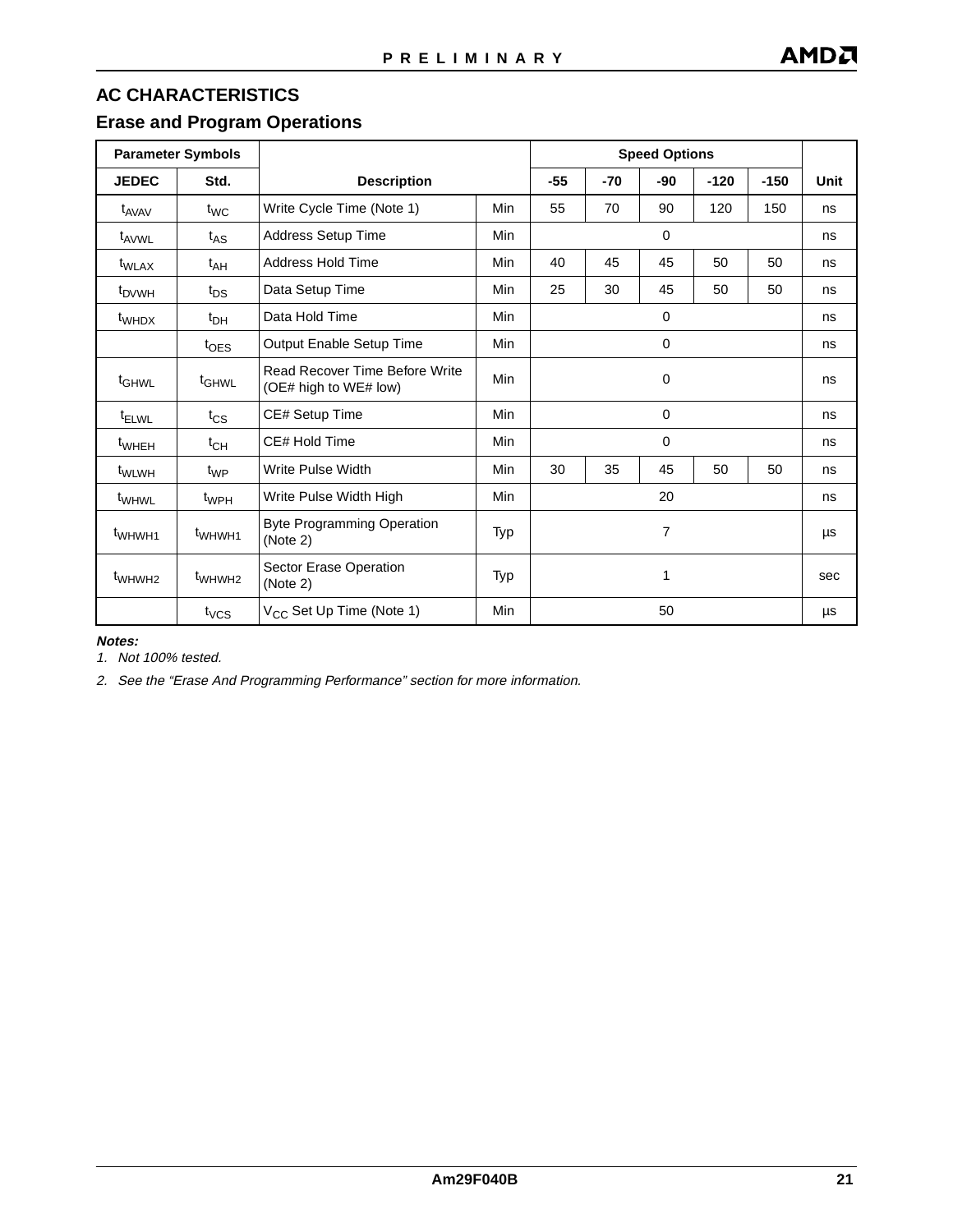

**Note:** PA = program address, PD = program data,  $D_{OUT}$  is the true data at the program address.

21445B-14

#### **Figure 9. Program Operation Timings**



#### **Note:**

SA = Sector Address. VA = Valid Address for reading status data.

21445B-15

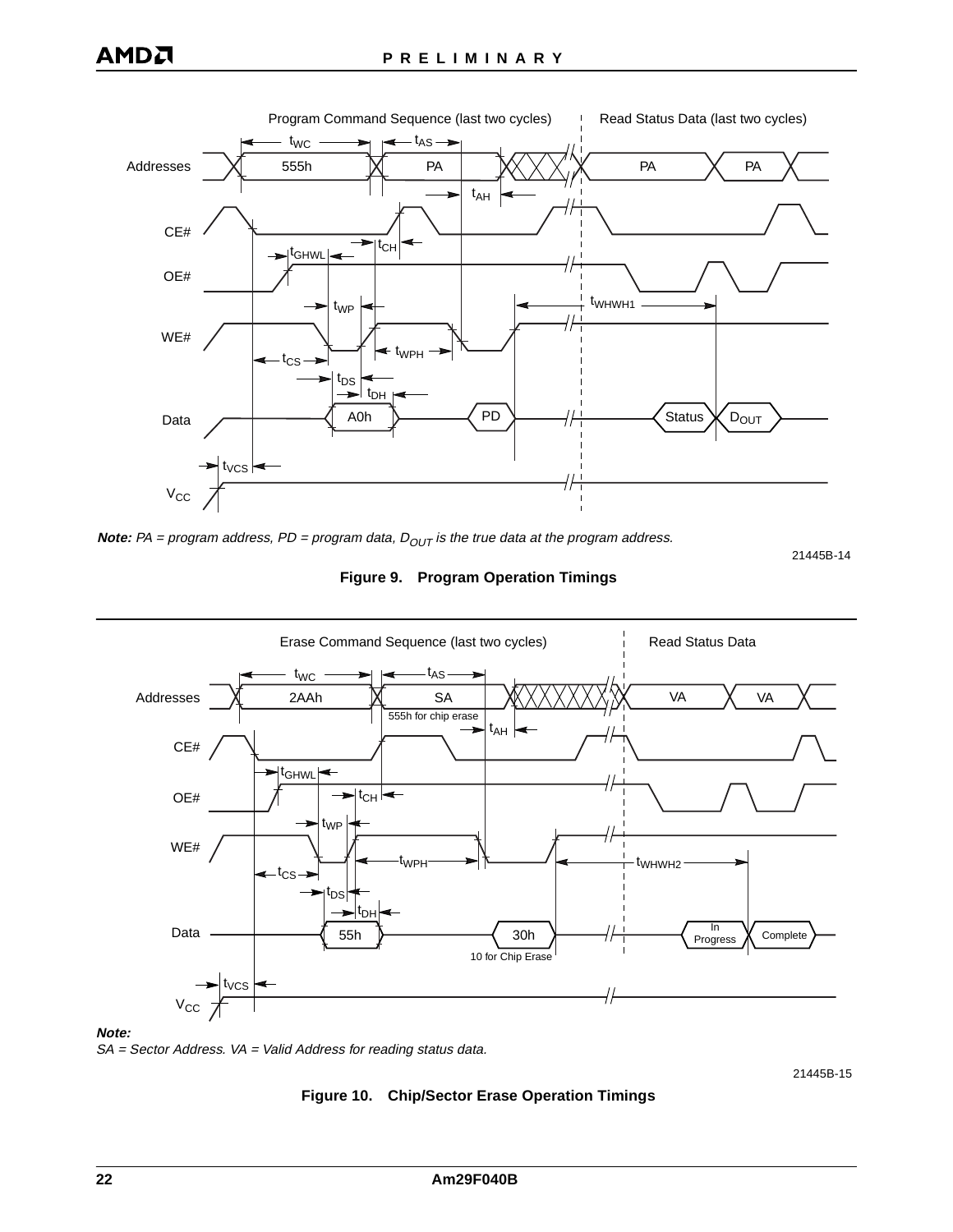

**Note:** VA = Valid address. Illustration shows first status cycle after command sequence, last status read cycle, and array data read cycle .





**Note:**

VA = Valid address; not required for DQ6. Illustration shows first two status cycle after command sequence, last status read cycle, and array data read cycle.

21445B-17

21445B-16

#### **Figure 12. Toggle Bit Timings (During Embedded Algorithms)**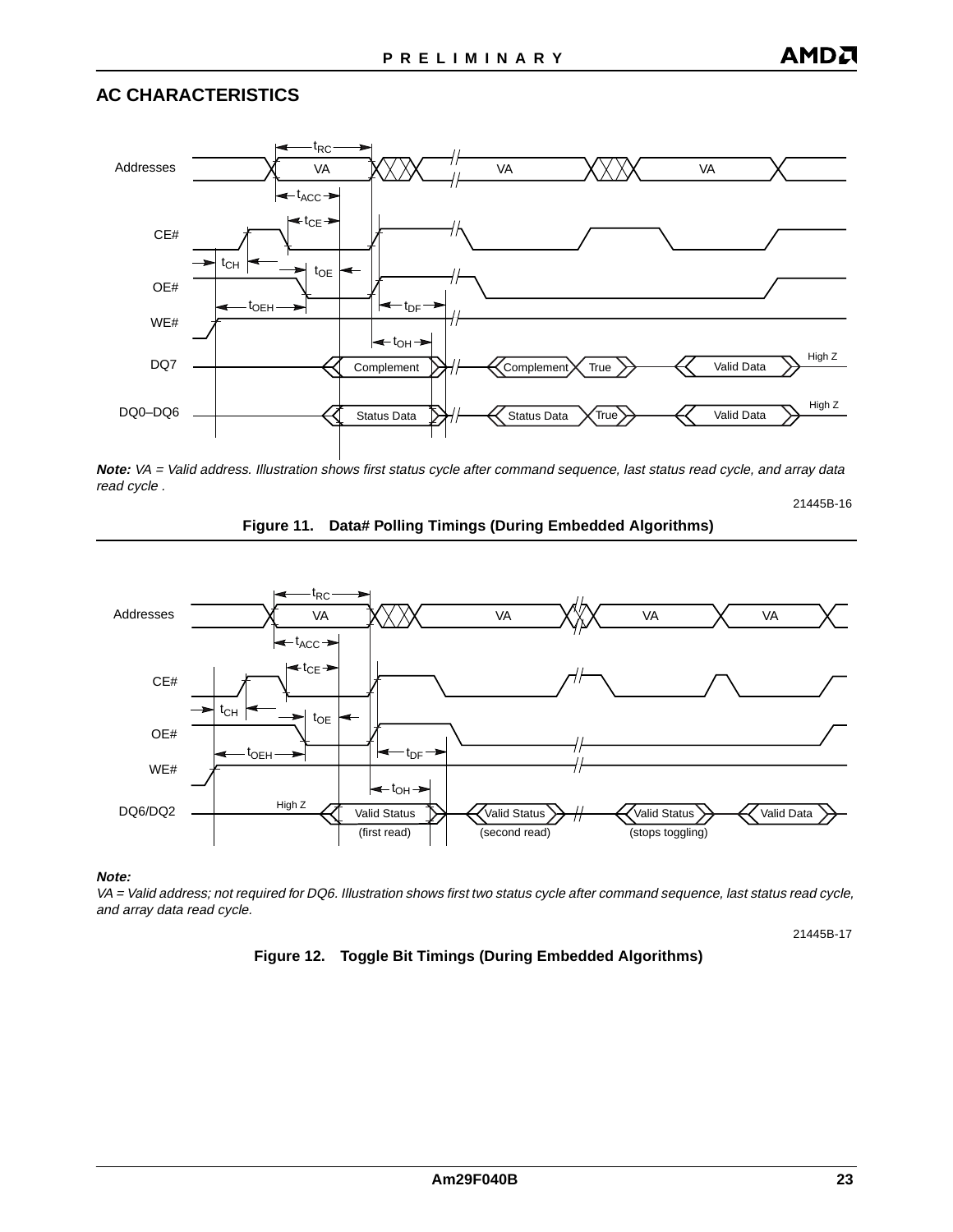

**Note:** Both DQ6 and DQ2 toggle with OE# or CE#. See the text on DQ6 and DQ2 in the ["Write Operation Status"](#page-12-0) section for more information.

21445B-18

#### **Figure 13. DQ2 vs. DQ6**

### **AC CHARACTERISTICS**

### **Erase and Program Operations**

#### **Alternate CE# Controlled Writes**

| <b>Parameter Symbols</b> |                    |                                               |            | <b>Speed Options</b> |       |     |        |        |      |
|--------------------------|--------------------|-----------------------------------------------|------------|----------------------|-------|-----|--------|--------|------|
| <b>JEDEC</b>             | <b>Standard</b>    | <b>Description</b>                            |            | $-55$                | $-70$ | -90 | $-120$ | $-150$ | Unit |
| t <sub>AVAV</sub>        | $t_{WC}$           | Write Cycle Time (Note 1)                     | Min        | 55                   | 70    | 90  | 120    | 150    | ns   |
| <sup>t</sup> AVEL        | $t_{AS}$           | <b>Address Setup Time</b>                     | <b>Min</b> |                      |       | 0   |        |        | ns   |
| $t_{\text{ELAX}}$        | $t_{AH}$           | <b>Address Hold Time</b>                      | <b>Min</b> | 40                   | 45    | 45  | 50     | 50     | ns   |
| <sup>t</sup> DVEH        | $t_{DS}$           | Data Setup Time                               | <b>Min</b> | 25                   | 30    | 45  | 50     | 50     | ns   |
| $t_{EHDX}$               | $t_{DH}$           | Data Hold Time                                | <b>Min</b> | 0                    |       |     |        | ns     |      |
| t <sub>GHEL</sub>        | <sup>t</sup> GHEL  | Read Recover Time Before Write                | <b>Min</b> | 0                    |       |     |        | ns     |      |
| t <sub>WLEL</sub>        | t <sub>WS</sub>    | CE# Setup Time                                | Min        |                      | 0     |     |        | ns     |      |
| <sup>t</sup> EHWH        | $t_{WH}$           | CE# Hold Time                                 | <b>Min</b> | 0                    |       |     | ns     |        |      |
| <sup>t</sup> ELEH        | $t_{CP}$           | Write Pulse Width                             | <b>Min</b> | 30                   | 35    | 45  | 50     | 50     | ns   |
| <sup>t</sup> EHEL        | $t_{\rm CPH}$      | Write Pulse Width High                        | <b>Min</b> | 20                   | 20    | 20  | 20     | 20     | ns   |
| t <sub>WHWH1</sub>       | t <sub>WHWH1</sub> | <b>Byte Programming Operation</b><br>(Note 2) | Typ        | 7                    |       | μs  |        |        |      |
| t <sub>WHWH2</sub>       | t <sub>WHWH2</sub> | Sector Erase Operation<br>(Note 2)            | Typ        |                      |       | 1   |        |        | sec  |

**Notes:**

1. Not 100% tested.

2. See the ["Erase And Programming Performance"](#page-24-0) section for more information.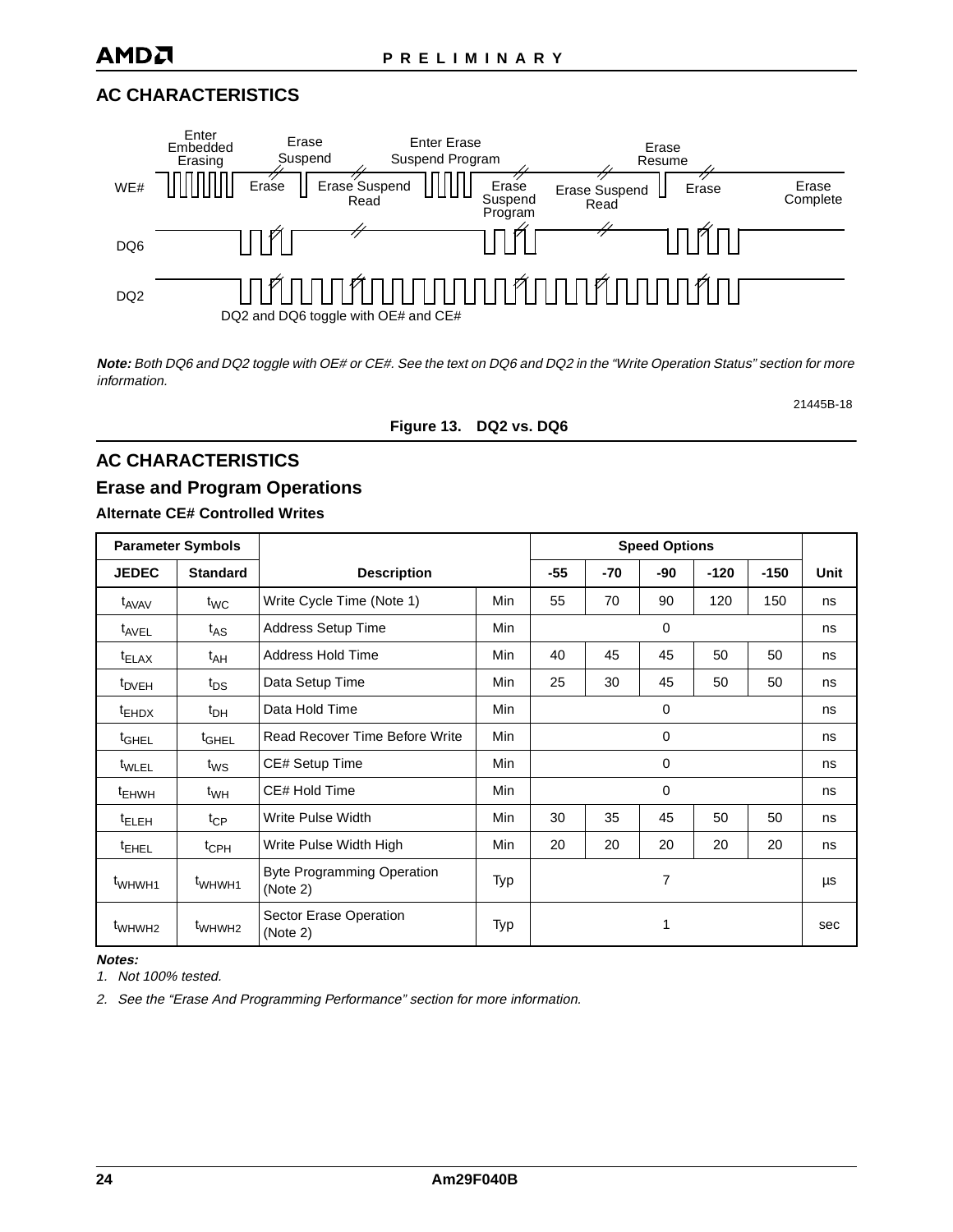<span id="page-24-0"></span>

#### **Notes:**

- 1. PA = Program Address, PD = Program Data, SA = Sector Address, DQ7# = Complement of Data Input,  $D_{OUT}$  = Array Data.
- 2. Figure indicates the last two bus cycles of the command sequence.

21445B-19

#### **Figure 14. Alternate CE# Controlled Write Operation Timings**

#### **ERASE AND PROGRAMMING PERFORMANCE**

| <b>Parameter</b>               | Typ (Note 1) | Max (Note 2) | Unit | <b>Comments</b>                   |
|--------------------------------|--------------|--------------|------|-----------------------------------|
| Sector Erase Time              |              | 8            | sec  | Excludes 00h programming prior to |
| Chip Erase Time                | 8            | 64           | sec  | erasure (Note 4)                  |
| <b>Byte Programming Time</b>   |              | 300          | μs   | Excludes system-level overhead    |
| Chip Programming Time (Note 3) | 3.6          | 10.8         | sec  | (Note 5)                          |

#### **Notes:**

- 1. Typical program and erase times assume the following conditions:  $25^{\circ}$ C, 5.0 V V<sub>CC</sub>, 1,000,000 cycles. Additionally, programming typicals assume checkerboard pattern.
- 2. Under worst case conditions of 90°C,  $V_{CC} = 4.5$  V (4.75 V for -55), 1,000,000 cycles.
- 3. The typical chip programming time is considerably less than the maximum chip programming time listed, since most bytes program faster than the maximum byte program time listed. If the maximum byte program time given is exceeded, only then does the device set DQ5 = 1. See the section on DQ5 for further information.
- 4. In the pre-programming step of the Embedded Erase algorithm, all bytes are programmed to 00h before erasure.
- 5. System-level overhead is the time required to execute the four-bus-cycle command sequence for programming. See [Table 4](#page-11-0) for further information on command definitions.
- 6. The device has a guaranteed minimum erase and program cycle endurance of 1,000,000 cycles.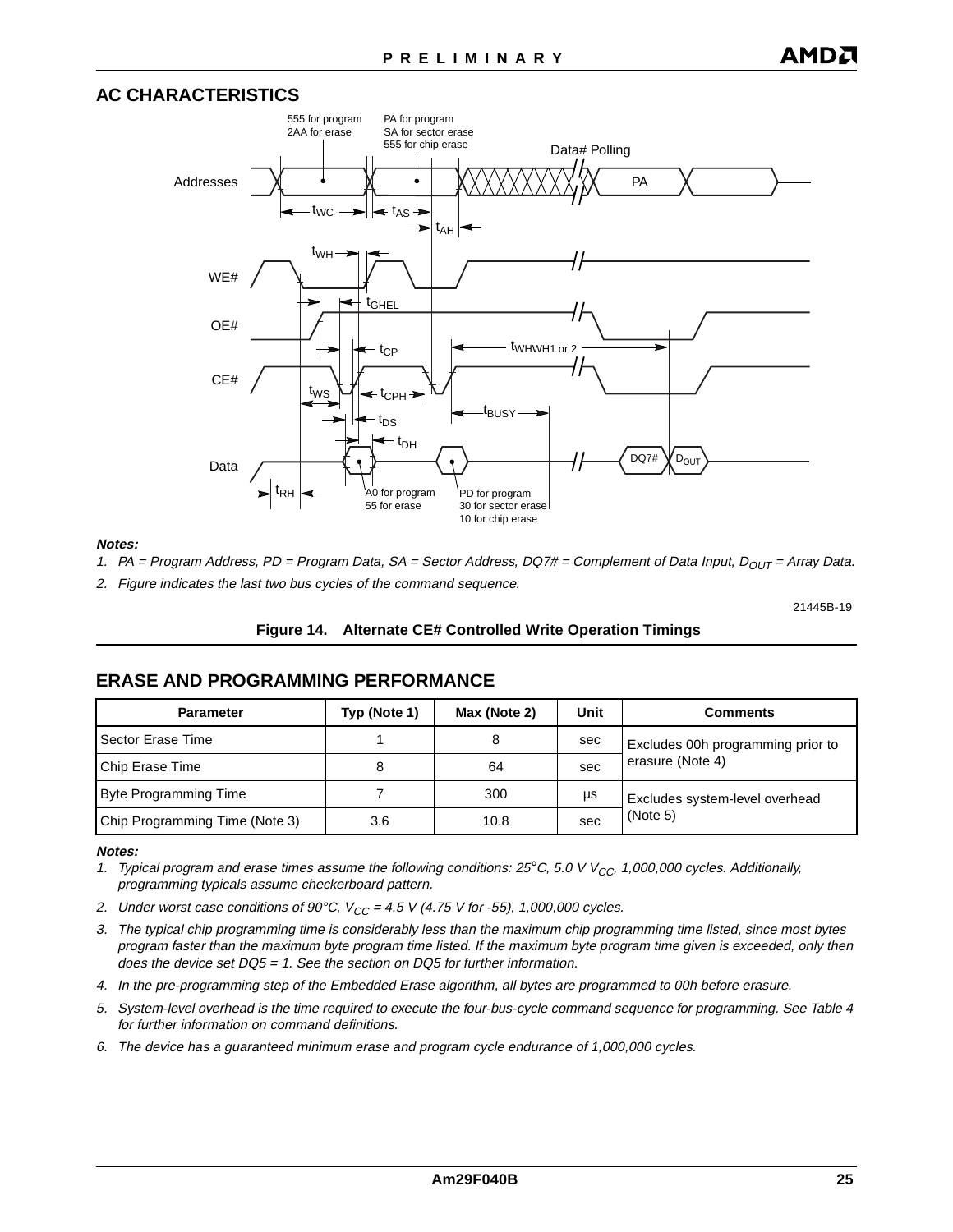### **LATCHUP CHARACTERISTICS**

|                                                               | Min       | Max                     |
|---------------------------------------------------------------|-----------|-------------------------|
| Input Voltage with respect to V <sub>SS</sub> on all I/O pins | $-1.0 V$  | $V_{\text{CC}}$ + 1.0 V |
| V <sub>CC</sub> Current                                       | $-100$ mA | $+100$ mA               |

Includes all pins except  $V_{CC}$ . Test conditions:  $V_{CC}$  = 5.0 V, one pin at a time.

### **TSOP PIN CAPACITANCE**

| <b>Parameter Symbol</b> | <b>Parameter Description</b> | <b>Test Setup</b>    | Typ | Max | Unit |
|-------------------------|------------------------------|----------------------|-----|-----|------|
| $C_{\mathsf{IN}}$       | Input Capacitance            | $V_{IN} = 0$         | 6   | 7.5 | рF   |
| $C_{\text{OUT}}$        | <b>Output Capacitance</b>    | $V_{\text{OUT}} = 0$ | 8.5 | 12  | рF   |
| C <sub>IN2</sub>        | Control Pin Capacitance      | $V_{IN} = 0$         | 7.5 |     | рF   |

**Notes:**

1. Sampled, not 100% tested.

2. Test conditions  $T_A = 25^{\circ}C$ ,  $f = 1.0$  MHz.

### **PLCC AND PDIP PIN CAPACITANCE**

| <b>Parameter Symbol</b> | <b>Parameter Description</b> | <b>Test Setup</b>    | Тур | Max | Unit |
|-------------------------|------------------------------|----------------------|-----|-----|------|
| $C_{\mathsf{IN}}$       | Input Capacitance            | $V_{IN} = 0$         |     |     | рF   |
| $C_{\text{OUT}}$        | <b>Output Capacitance</b>    | $V_{\text{OUT}} = 0$ |     | 12  | рF   |
| ∪ın2                    | Control Pin Capacitance      | $V_{PP} = 0$         |     | 12  | рF   |

**Notes:**

1. Sampled, not 100% tested.

2. Test conditions  $T_A = 25^{\circ}C$ ,  $f = 1.0$  MHz.

### **DATA RETENTION**

| <b>Parameter</b>                             | <b>Test Conditions</b> | Min | Unit  |
|----------------------------------------------|------------------------|-----|-------|
| <b>I</b> Minimum Pattern Data Retention Time | $150^{\circ}$ C        | 10  | Years |
|                                              | $125^{\circ}$ C        | 20  | Years |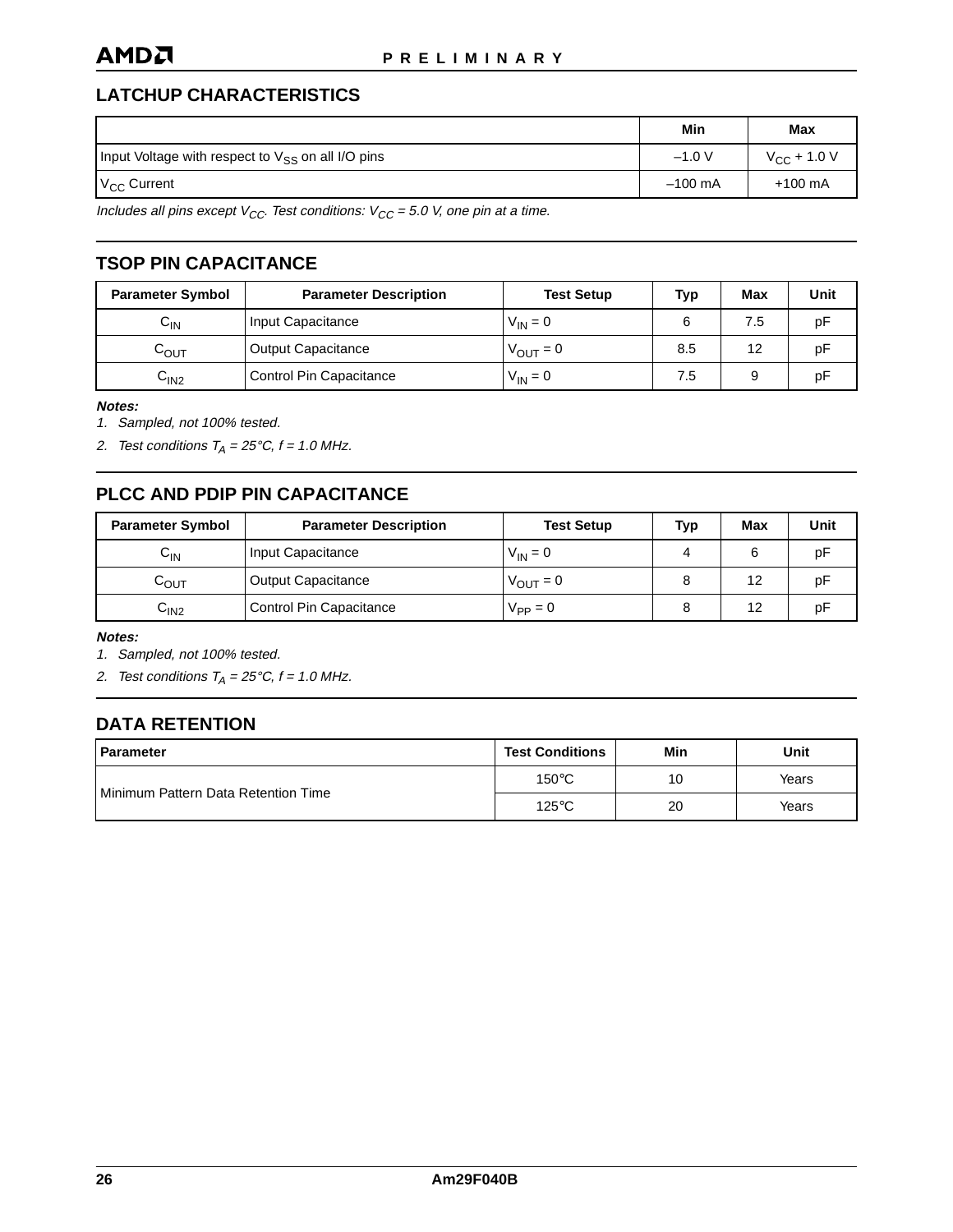# **PHYSICAL DIMENSIONS**

### **PD 032 32-Pin Plastic DIP (measured in inches)**



### **PL 032 32-Pin Plastic Leaded Chip Carrier (measured in inches)**

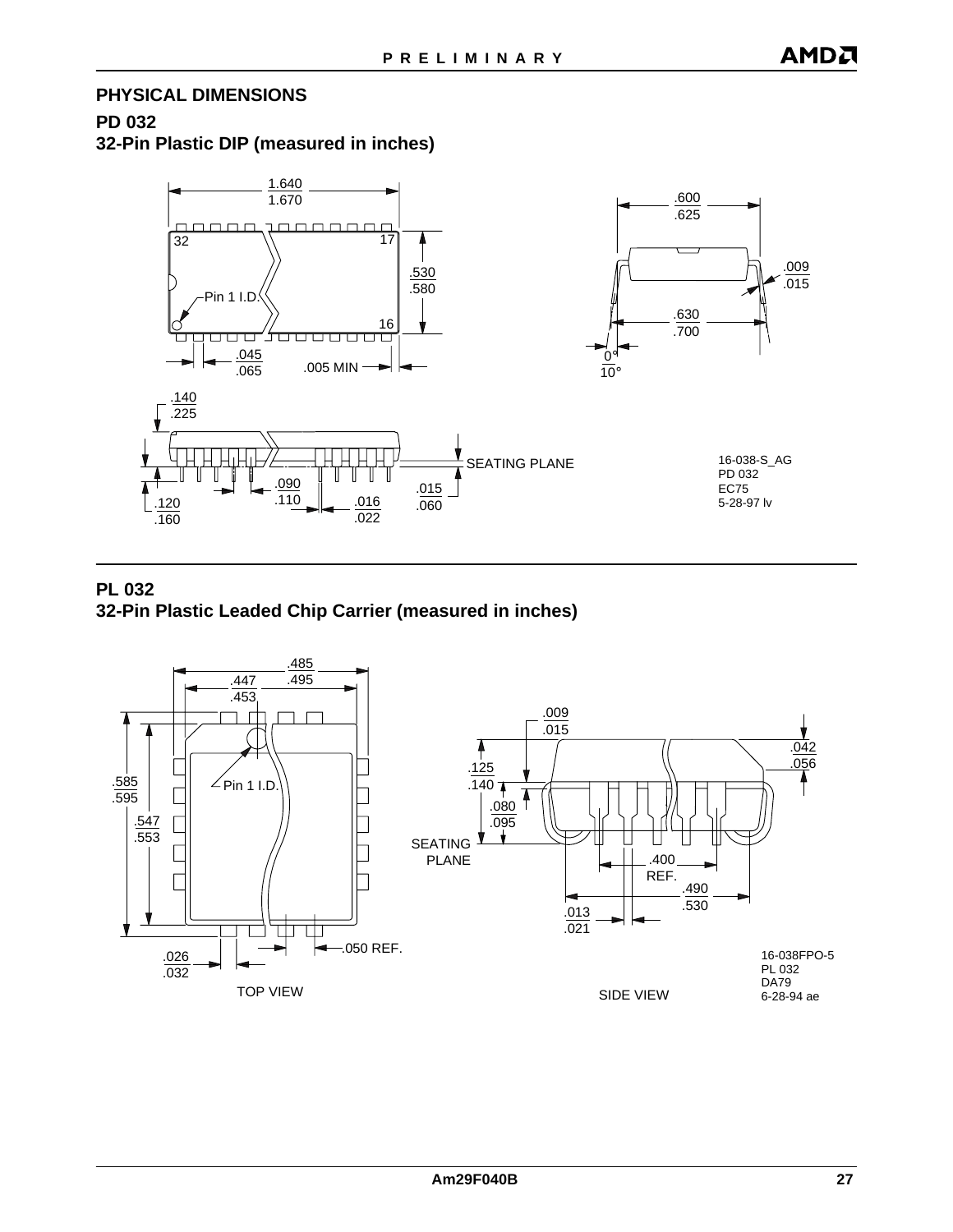### **PHYSICAL DIMENSIONS (continued)**

**TS 032**

**32-Pin Standard Thin Small Package (measured in millimeters)**

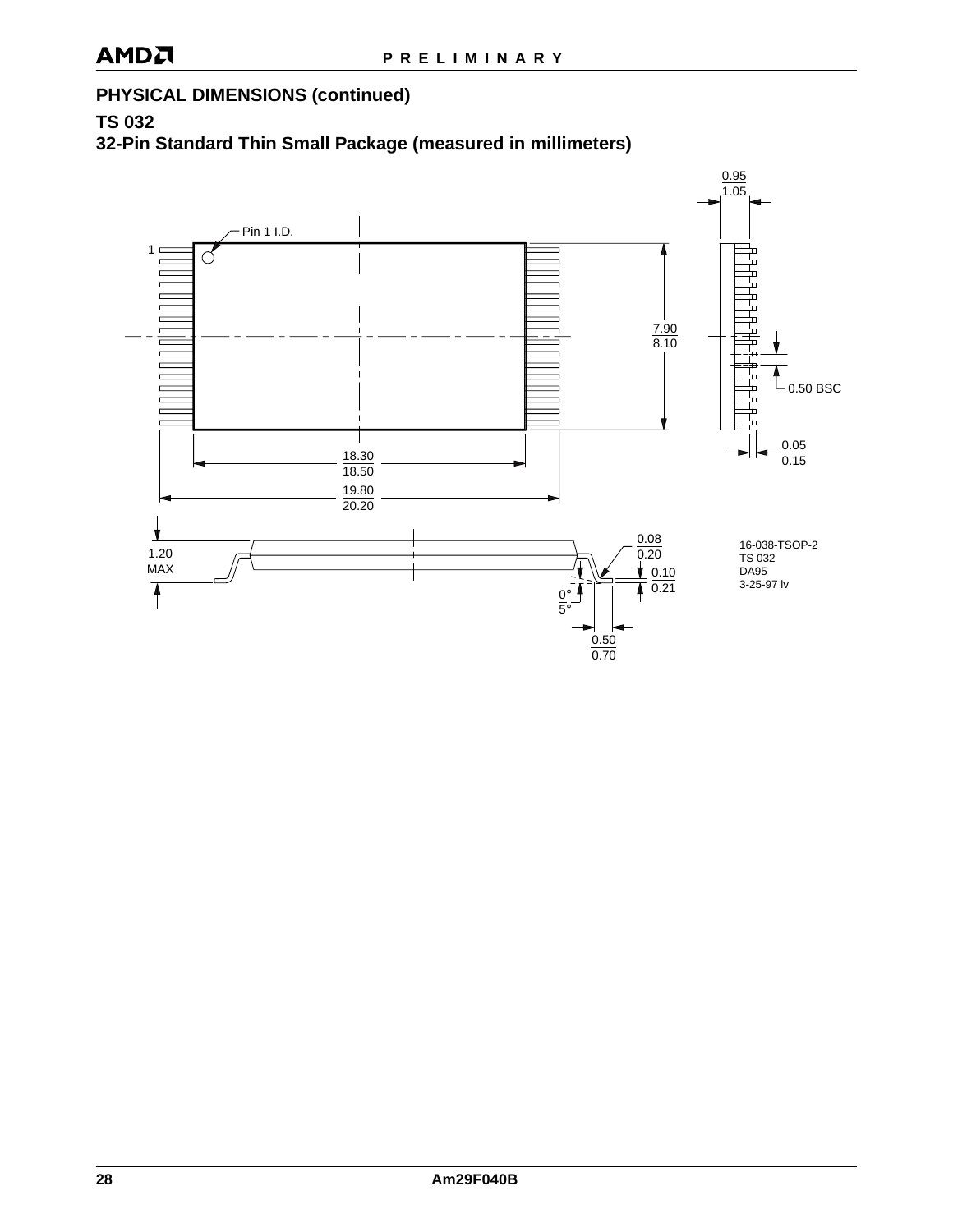### **PHYSICAL DIMENSIONS (continued)**

### **TSR032**

**32-Pin Reversed Thin Small Outline Package (measured in millimeters)**